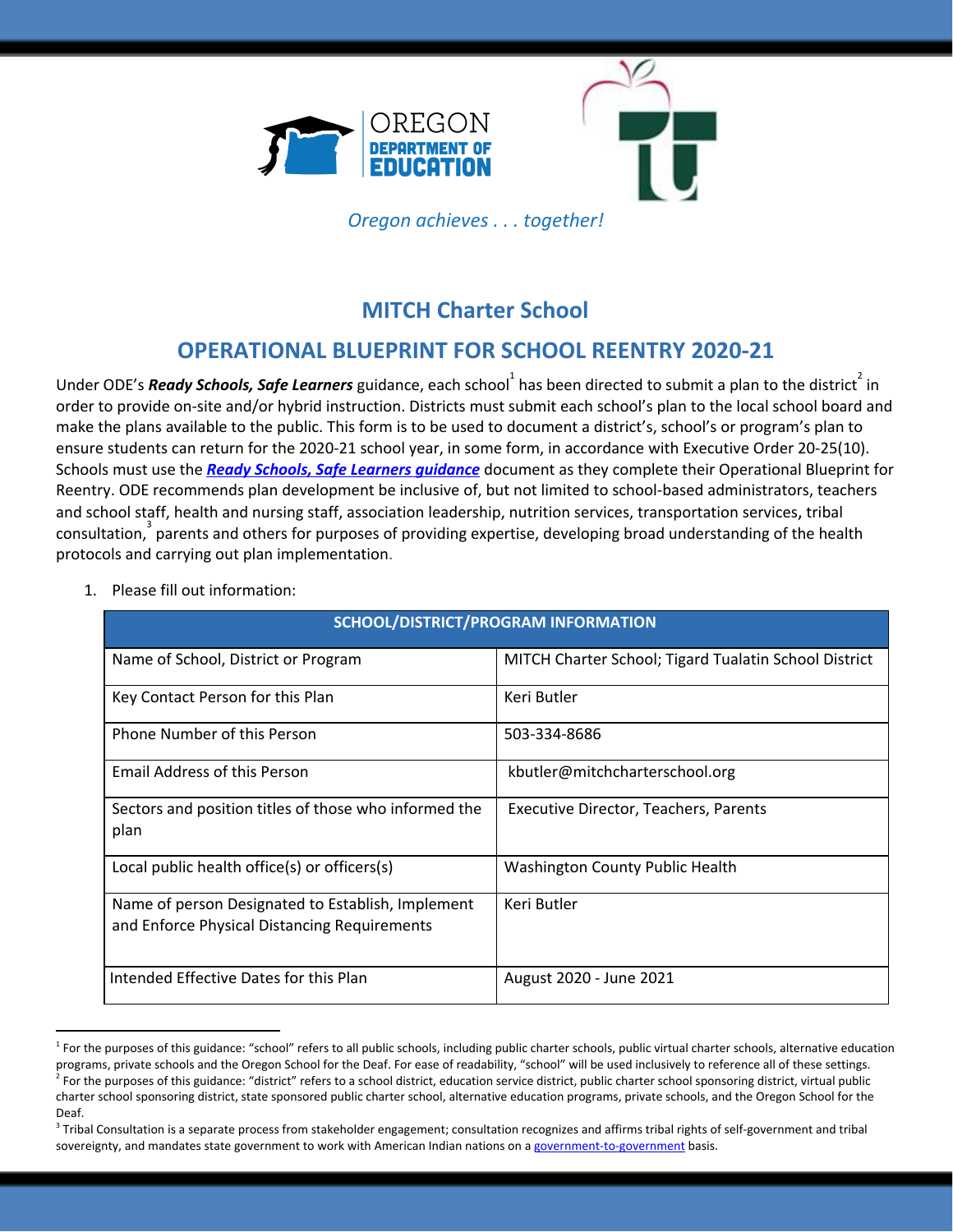| <b>ESD Region</b> | Northwest Regional ESD |
|-------------------|------------------------|
|                   |                        |

- 2. Please list efforts you have made to engage your community (public health information sharing, taking feedback on planning, etc.) in preparing for school in 2020-21. Include information on engagement with communities often underserved and marginalized and those communities disproportionately impacted by COVID-19.
	- Parent Input Surveys
	- Parent Zoom information sessions
- 3. Indicate which instructional model will be used.

*Select One:*

| $\Box$ On-Site | X Hybrid | X Comprehensive Distance Learning |
|----------------|----------|-----------------------------------|
| Learning       | Learning |                                   |

- 4. If you selected Comprehensive Distance Learning, you only have to fill out the green portion of the Operational Blueprint for Reentry (i.e., page 2 in the initial template).
- 5. If you selected On-Site Learning or Hybrid Learning, you have to fill out the blue portion of the Operational Blueprint for Reentry (i.e., pages 3-15 in the initial template) and [submit](https://app.smartsheet.com/b/form/a4dedb5185d94966b1dffc75e4874c8a) online. [\(https://app.smartsheet.com/b/form/a4dedb5185d94966b1dffc75e4874c8a\)](https://app.smartsheet.com/b/form/a4dedb5185d94966b1dffc75e4874c8a) by August 15, 2020 or prior to the beginning of the 2020-21 school year.

\* **Note:** Private schools are required to comply with only sections 1-3 of the *Ready Schools, Safe Learners* guidance.

## **REQUIREMENTS FOR COMPREHENSIVE DISTANCE LEARNING OPERATIONAL BLUEPRINT**

*This section must be completed by any school that is seeking to provide instruction through Comprehensive Distance Learning. Schools providing On-Site or Hybrid Instructional Models do not need to complete this section.*

#### **Describe why you are selecting Comprehensive Distance Learning as the school's Instructional Model for the effective dates of this plan.**

In accordance with the *Ready Schools, Safe Learners: Community COVID-19 Metrics (RSSL)* announced by Governor Brown on July 28, 2020 and to ensure the health and safety of students and staff with the current COVID-19 rates, MITCH Charter School will be starting the school year in Comprehensive Distance Learning (CDL) for at least eleven weeks beginning Sept. 3rd, 2020. When it is deemed safe to return to school in accordance with the [RSSL Community Metrics,](https://www.oregon.gov/oha/PH/DISEASESCONDITIONS/DISEASESAZ/Emerging%20Respitory%20Infections/Ready-Schools-Safe-Learners-Community-COVID-19-Metrics.pdf) established by the Oregon Health Authority (OHA) and Oregon Department of Education (ODE), MITCH students and staff will be in a Hybrid model.

**In completing this portion of the Blueprint you are attesting that you have reviewed the Comprehensive Distance Learning Guidance. [Here is](https://www.oregon.gov/ode/students-and-family/healthsafety/Documents/Comprehensive%20Distance%20Learning%20Requirements%20Review.pdf) [a link to the overview of CDL Requirements.](https://www.oregon.gov/ode/students-and-family/healthsafety/Documents/Comprehensive%20Distance%20Learning%20Requirements%20Review.pdf) Please name any requirements you need ODE to review for any possible flexibility or waiver.** At this time, no waivers are necessary as it relates to the Comprehensive Distance Learning Guide.

**Describe the school's plan, including the anticipated timeline, for returning to Hybrid Learning or On-Site Learning consistent with the** *Ready Schools, Safe Learners* **guidance.**

CDL will continue until at least November 13, 2020. Once the COVID-19 metrics (defined in section 0b of *Ready Schools, Safe Learners*) meet the required rate for reopening, TTSD will move into a Hybrid model where students are onsite in stable cohorts for in-person instruction two days a week. TTSD will also monitor learning needs to determine need and prioritization for limited in-person instruction, based on allowable exceptions defined in section 0b.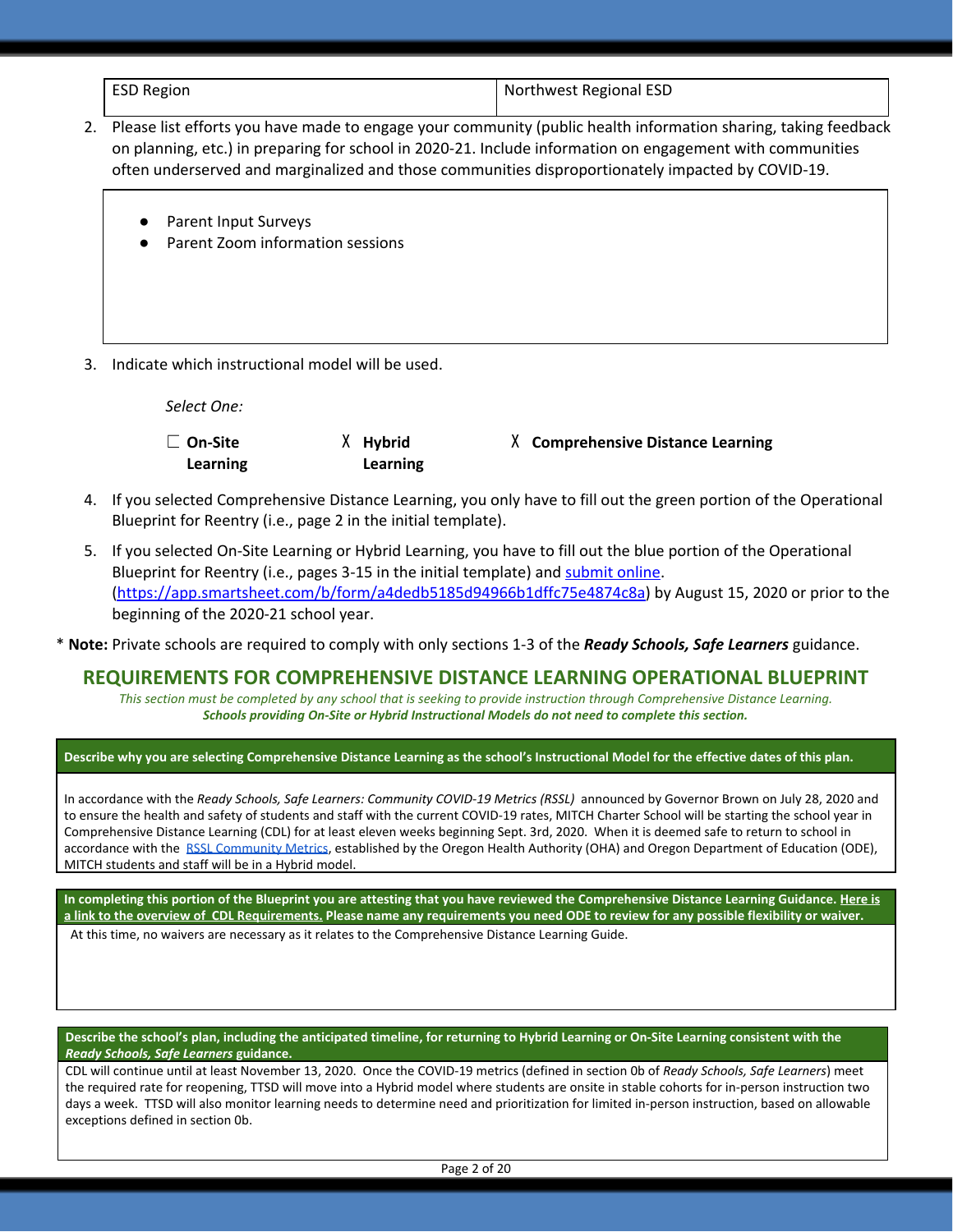The remainder of this operational blueprint is not applicable to schools operating a Comprehensive Distance Learning Model.

## **ESSENTIAL REQUIREMENTS FOR HYBRID / ON-SITE OPERATIONAL BLUEPRINT**

*This section must be completed by any school that is providing instruction through On-Site or Hybrid Instructional Models. Schools providing Comprehensive Distance Learning Instructional Models do not need to complete this section.*



# **1. Public Health Protocols**

| 1a. COMMUNICABLE DISEASE MANAGEMENT PLAN FOR COVID-19 |                                                                                                                                      |                                                                                                                                     |  |
|-------------------------------------------------------|--------------------------------------------------------------------------------------------------------------------------------------|-------------------------------------------------------------------------------------------------------------------------------------|--|
|                                                       | <b>OHA/ODE Requirements</b>                                                                                                          | <b>Hybrid/Onsite Plan</b>                                                                                                           |  |
| $\boldsymbol{\nabla}$                                 | Implement measures to limit the spreads of COVID-19 within the                                                                       | The Tigard Tualatin School District follows the published                                                                           |  |
|                                                       | school setting. CDC Checklist for Buildings                                                                                          | Communicable Disease Guidelines from the Oregon Department of                                                                       |  |
| ☑                                                     | Update written Communicable Disease Management Plan to                                                                               | Education and the Oregon Health Authority. This information was used                                                                |  |
|                                                       | specifically address the prevention of the spread of COVID-19.                                                                       | to create a specific Communicable Disease Management Plan-                                                                          |  |
| ☑                                                     | Designate a person at each school to establish, implement and                                                                        | COVID-19. The District will comply with any of the Governor's                                                                       |  |
|                                                       | enforce physical distancing requirements, consistent with this                                                                       | Executive Orders that are in effect and will be updated in the Protocol                                                             |  |
|                                                       | guidance and other guidance from OHA.                                                                                                | to Identify and Assess for COVID-19. This protocol will provide clear                                                               |  |
| ☑                                                     | Include names of the LPHA staff, school nurses, and other medical                                                                    | guidance on how to respond when a positive case is confirmed. We                                                                    |  |
|                                                       | experts who provided support and resources to the district/school                                                                    | recognize that this plan will remain fluid as Governor's Orders, Center                                                             |  |
|                                                       | policies and plans. Review relevant local, state, and national                                                                       | for Disease Control (CDC) and Local Public Health Authority (LPHA)                                                                  |  |
|                                                       | evidence to inform plan.                                                                                                             | recommendations change. The plan was developed by the Tigard                                                                        |  |
| ☑                                                     | Process and procedures to train all staff in sections 1 - 3 of the                                                                   | Tualatin School District (TTSD) public health team in consultation with                                                             |  |
|                                                       | Ready Schools, Safe Learners guidance. Consider conducting the                                                                       | our LPHA, Washington County Public Health. This team includes                                                                       |  |
|                                                       | training virtually, or, if in-person, ensure physical distancing is                                                                  | representatives from health services, human resources,                                                                              |  |
|                                                       | maintained.                                                                                                                          | communication, operations and students services departments and                                                                     |  |
| ☑                                                     | Protocol to notify the local public health authority (LPHA Directory<br>by County) of any confirmed COVID-19 cases among students or | meets regularly to up-date the communicable disease plan.<br>The plan provides specific measures to reduce the spread of COVID      |  |
|                                                       | staff.                                                                                                                               | 19: 1) Physical Distancing, 2) Hand, Cough and Sneeze Hygiene, 3)                                                                   |  |
| ☑                                                     | Plans for systematic disinfection of classrooms, offices, bathrooms                                                                  | Cohorting, 4) Cleaning & Disinfecting, 5) Airflow and Ventilation and 6)                                                            |  |
|                                                       | and activity areas.                                                                                                                  | Clear Communication.                                                                                                                |  |
| ☑                                                     | Process to report to the LPHA any cluster of any illness among staff                                                                 |                                                                                                                                     |  |
|                                                       | or students.                                                                                                                         | Each school will convene a local public health team who will meet                                                                   |  |
| ☑                                                     | Protocol to cooperate with the LPHA recommendations and                                                                              | regularly to ensure all prevention measures are in place and operating                                                              |  |
|                                                       | provide all logs and information in a timely manner.                                                                                 | smoothly. The team could be the school's "safety team." Each school                                                                 |  |
| ☑                                                     | Protocol for screening students and staff for symptoms (see                                                                          | will have a primary and secondary designated person that will monitor                                                               |  |
|                                                       | section 1f of the Ready Schools, Safe Learners guidance).                                                                            | the adherence to these prevention measures. (See names above).                                                                      |  |
| ☑                                                     | Protocol to isolate any ill or exposed persons from physical contact                                                                 |                                                                                                                                     |  |
|                                                       | with others.                                                                                                                         | With support from the district, schools will provide detailed training                                                              |  |
| ☑                                                     | Protocol for communicating potential COVID-19 cases to the                                                                           | prior to any in-person work in a school building. Examples of training                                                              |  |
|                                                       | school community and other stakeholders (see section 1e of the                                                                       | include: screening protocols, hand washing, and exclusionary                                                                        |  |
|                                                       | Ready Schools, Safe Learners guidance).                                                                                              | requirements.                                                                                                                       |  |
| ☑                                                     | Create a system for maintaining daily logs for each student/cohort                                                                   |                                                                                                                                     |  |
|                                                       | for the purposes of contact tracing. This system needs to be made                                                                    | The TTSD School District also follows School Board Policies GBEB, JHCC                                                              |  |
|                                                       | in consultation with a school/district nurse or an LPHA official.                                                                    | and GBEB-AR/JHCC-AR Administrative Rules.                                                                                           |  |
|                                                       | Sample logs are available as a part of the Oregon School Nurses                                                                      |                                                                                                                                     |  |
|                                                       | <b>Association COVID-19 Toolkit.</b>                                                                                                 | Protocol to Identify and Assess for COVID-19 is a protocol that will                                                                |  |
|                                                       |                                                                                                                                      | provide clear guidance on how to respond when a positive case is<br>confirmed or a cluster of cases. The district will have a COVID |  |
|                                                       | If a student(s) is part of a stable cohort (a group of<br>٠<br>students that are consistently in contact with each other             | Response Team that will process each situation and provide schools,                                                                 |  |
|                                                       | or in multiple cohort groups) that conform to the                                                                                    | staff and families with clear direction. This team will also be                                                                     |  |
|                                                       | requirements of cohorting (see section 1d of the Ready                                                                               | responsible for consultation with Washington County Public Health.                                                                  |  |
|                                                       | Schools, Safe Learners guidance), the daily log may be                                                                               |                                                                                                                                     |  |
|                                                       | maintained for the cohort.                                                                                                           | <b>Screening/Isolation:</b> Visual and interview screening of all students and                                                      |  |
|                                                       | If a student(s) is not part of a stable cohort, then an<br>$\bullet$                                                                 | staff is outlined in the Communicable Disease Plan.                                                                                 |  |
|                                                       | individual student log must be maintained.                                                                                           | Staff will be trained and supported using guidelines on how to screen                                                               |  |
|                                                       |                                                                                                                                      | and how to respond if someone is symptomatic. If a student or staff                                                                 |  |
| ☑                                                     | Required components of individual daily student/cohort logs                                                                          | present symptoms related to COVID they will be required to stay in an                                                               |  |
|                                                       | include:                                                                                                                             |                                                                                                                                     |  |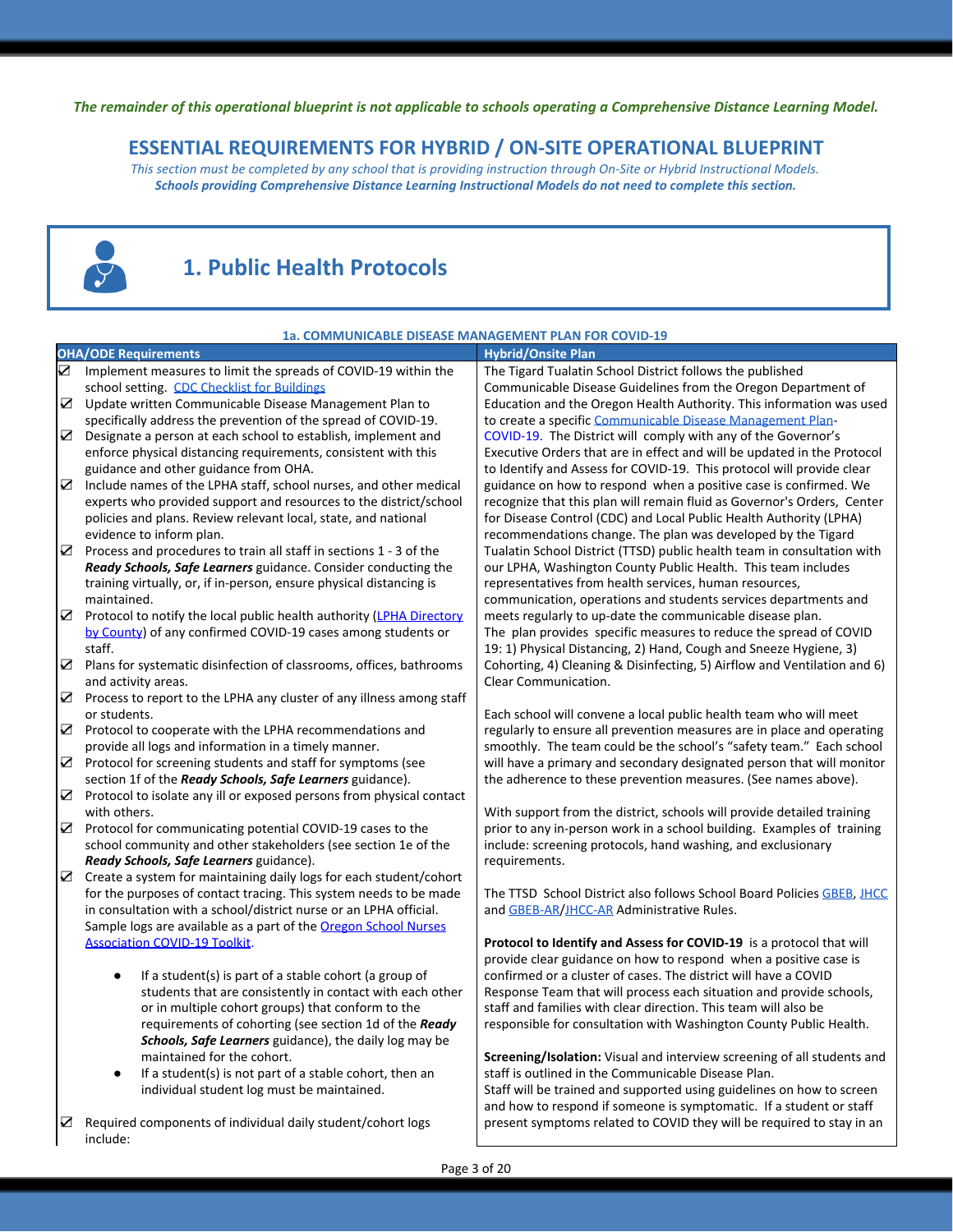- Child's name
- Drop off/pick up time
- Parent/guardian name and emergency contact information
- All staff (including itinerant staff, substitutes, and guest teachers) names and phone numbers who interact with a stable cohort or individual student
- ☑ Protocol to record/keep daily logs to be used for contact tracing for a minimum of four weeks to assist the LPHA as needed.
- ☑ Process to ensure that the school reports to and consults with the LPHA regarding cleaning and possible classroom or program closure if anyone who has entered school is diagnosed with COVID-19.
- ☑ Protocol to respond to potential outbreaks (see section 3 of the *Ready Schools, Safe Learners* guidance).

isolation room with trained staff members until they can safely go home or be released to a parent or guardian.

**Contact Tracing:** Each cohort will have a contract tracing log in their room and/or bus. Every person that enters that room/bus will write down their name, contact information and time in and out. The logs will be kept for each student/cohort in the main office. The Head Secretary will maintain the contact tracing logs for up to 4 weeks.

#### *P***rior to employees returning to school buildings, principals will:**

- **1. Convene a public health team that includes the district nurse (can be a safety team).**
- **2. Set up screening procedures for staff (check in sheet provided).**
- **3. Review Communicable Disease Plan and Human Resources Frequently Asked Questions with staff.**
- **4. With district support, provide training on safety protocols (i.e. masks, physical distancing, disinfecting) and expectations (i.e. stay home when sick).**

**Prior to the return on in-person instruction, principals will:**

- **1. Set up a local school public health team (could be your safety team).**
- **2. Review the Communicable Disease Plan and procedures.**
- **3. Plan systems and routines for daily screening, handwashing and cohort reporting (see below).**
- **4. Identify an isolation room.**
- **5. Identify staff needed to conduct screenings and designate healthroom staff.**
- **6. With district level support, plan to train staff on new public health procedures and expectations when sick (or exposed). District will provide training modules for common health protocols.**
- **7. PBIS teams will be prepared to teach lessons on common routines needed to maintain health and safety.**

#### **OHA/ODE Requirements Hybrid/Onsite Plan**  $\triangleright$  Serve students in high-risk population(s) whether learning is happening through On-Site, Hybrid (partially On-Site and partially Comprehensive Distance Learning models), or Comprehensive Distance Learning models. All students will be served through either a Hybrid or Comprehensive Distance Learning model. **Medically Fragile, Complex and Nursing Dependent Students** District nurses will work with families and their healthcare providers to determine the best option for any student who is medically fragile, complex or nursing dependent. Students who are Medically Fragile, Complex and Nursing Dependent will have the option of enrolling in comprehensive distance learning instruction with regular check-ins. Students who experience disability who have IEPs or 504s will be provided Free and Appropriate Public Education per their individual plans. When applicable, a students' 504 or IEP team will modify a plan to address health care needs. When applicable, health plans will be up-dated and/modified to address current health care considerations. Students with language services will continue to receive English to Speakers of Other Languages (ESOL). **Medically Fragile, Complex and Nursing-Dependent Student Requirements** ☑ All districts must account for students who have health conditions that require additional nursing services. Oregon law ([ORS 336.201\)](https://www.oregonlaws.org/ors/336.201) defines three levels of severity related to required nursing services: 1. Medically Complex: Are students who may have an unstable health condition and who may require daily professional nursing services. 2. Medically Fragile: Are students who may have a life-threatening health condition and who may require immediate professional nursing services. 3. Nursing-Dependent: Are students who have an unstable or life-threatening health condition and who require daily, direct, and continuous professional nursing services. ☑ Staff and school administrators, in partnership with school nurses, or other school health providers, should work with interdisciplinary teams to address individual student needs. The school registered nurse (RN) is responsible for nursing care provided to individual students as outlined in ODE guidance and state law:

## **1b. HIGH-RISK POPULATIONS**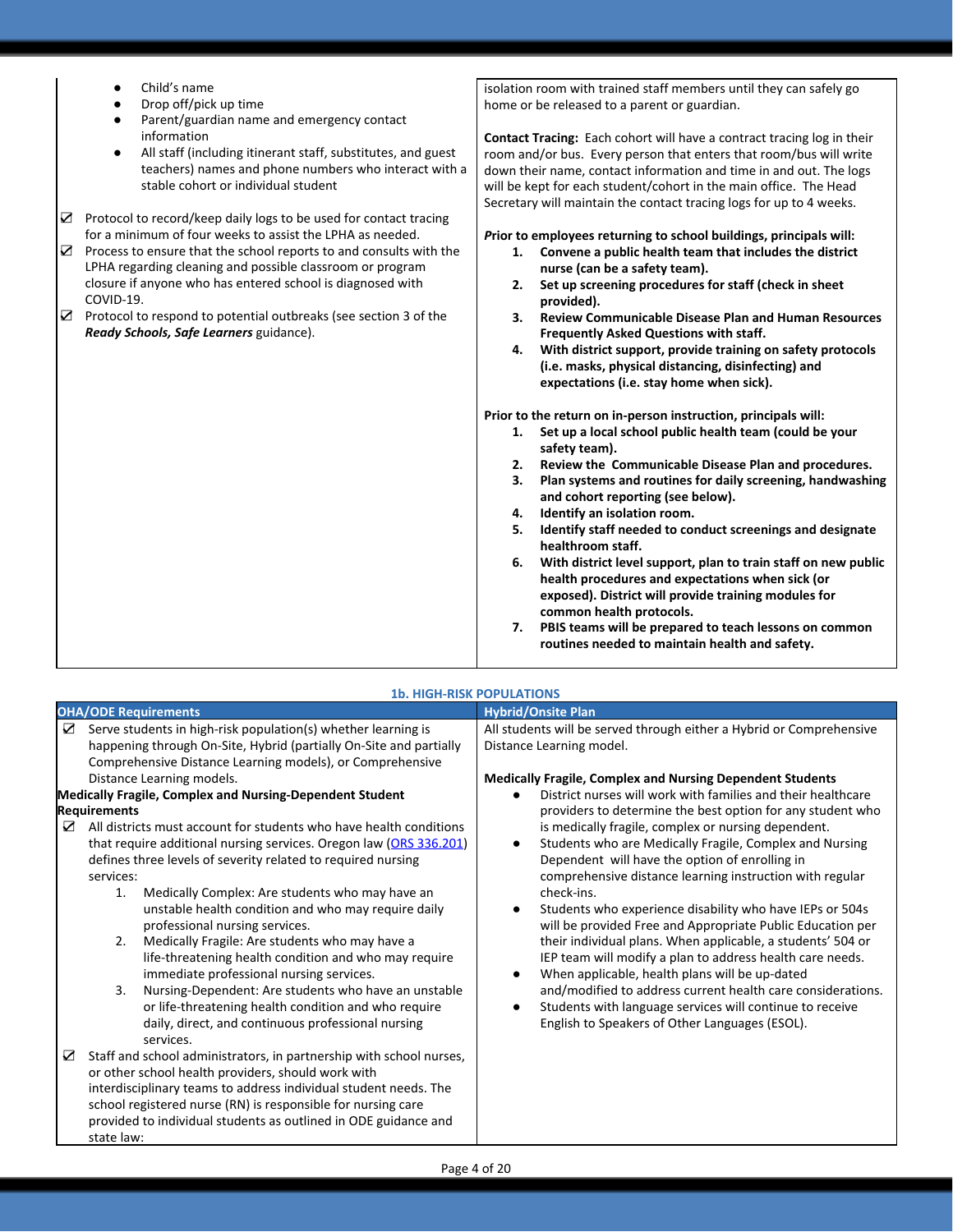- Communicate with parents and health care providers to determine return to school status and current needs of the student.
- Coordinate and update other health services the student may be receiving in addition to nursing services. This may include speech language pathology, occupational therapy, physical therapy, as well as behavioral and mental health services.
- Modify Health Management Plans, Care Plans, IEPs, or 504 or other student-level medical plans, as indicated, to address current health care considerations.
- The RN practicing in the school setting should be supported to remain up to date on current guidelines and access professional support such as evidence-based resources from the Oregon School Nurses Association.
- Service provision should consider health and safety as well as legal standards.
- Work with an interdisciplinary team to meet requirements of ADA and FAPE.
- High-risk individuals may meet criteria for exclusion during a local health crisis.
- Refer to updated state and national guidance and resources such as:
	- o US Department of Education Supplemental Fact Sheet: Addressing the Risk of COVID-19 in Preschool, Elementary and Secondary Schools While Serving Children with Disabilities from March 21, 2020.
	- o ODE guidance updates for Special Education. Example from March 11, 2020.
	- o OAR 581-015-2000 Special Education, requires districts to provide 'school health services and school nurse services' as part of the 'related services' in order 'to assist a child with a disability to benefit from special education'.
	- o OAR 333-019-0010 Public Health: Investigation and Control of Diseases: General Powers and Responsibilities, outlines authority and responsibilities for school exclusion.

|                            | <b>OHA/ODE Requirements</b>                                                                                                                                                                                                                                                                                                                                                                                                                                                                                                                                                                                                                                                                                                                                                                                                                                                                                                                                                                                                                                                                                                                                                                            | <b>Hybrid/Onsite Plan</b>                                                                                                                                                                                                                                                                                                                                                                                                                                                                                                                                                                                                                                                                                                                                                                                                          |
|----------------------------|--------------------------------------------------------------------------------------------------------------------------------------------------------------------------------------------------------------------------------------------------------------------------------------------------------------------------------------------------------------------------------------------------------------------------------------------------------------------------------------------------------------------------------------------------------------------------------------------------------------------------------------------------------------------------------------------------------------------------------------------------------------------------------------------------------------------------------------------------------------------------------------------------------------------------------------------------------------------------------------------------------------------------------------------------------------------------------------------------------------------------------------------------------------------------------------------------------|------------------------------------------------------------------------------------------------------------------------------------------------------------------------------------------------------------------------------------------------------------------------------------------------------------------------------------------------------------------------------------------------------------------------------------------------------------------------------------------------------------------------------------------------------------------------------------------------------------------------------------------------------------------------------------------------------------------------------------------------------------------------------------------------------------------------------------|
| ☑<br>☑<br>☑<br>☑<br>☑<br>☑ | Establish a minimum of 35 square feet per person when<br>determining room capacity. Calculate only with usable classroom<br>space, understanding that desks and room set-up will require use<br>of all space in the calculation. This also applies for professional<br>development and staff gatherings. Signage (Occupancy/6ft.)<br>Support physical distancing in all daily activities and instruction,<br>striving to maintain at least six feet between individuals.<br>Minimize time standing in lines and take steps to ensure that six<br>feet of distance between students is maintained, including marking<br>spacing on floor, one-way traffic flow in constrained spaces, etc.<br>Schedule modifications to limit the number of students in the<br>building (e.g., rotating groups by days or location, staggered<br>schedules to avoid hallway crowding and gathering).<br>Plan for students who will need additional support in learning how<br>to maintain physical distancing requirements. Provide instruction;<br>don't employ punitive discipline.<br>Staff should maintain physical distancing during all staff meetings<br>and conferences, or consider remote web-based meetings. | Each school will arrange the environment, establish routines and<br>provide visual cues to promote physical distancing.<br>Where possible, limit extra furniture to make more<br>room.<br>Remove fabric-covered furniture when possible.<br>Assign seating to maximize physical distancing and<br>minimize physical interaction. This should include<br>special education students that may not be on the<br>class roster, and assistants that support students.<br>Students will be scheduled to reduce the number of<br>students in a classroom where possible.<br>Students, teachers, assistants, etc. will be scheduled<br>so that a minimum of 35 square feet per person of<br>usable space is provided.<br>Staff rooms will also have a sign with the maximum<br>number of people allowed in them for physical<br>distancing |
|                            |                                                                                                                                                                                                                                                                                                                                                                                                                                                                                                                                                                                                                                                                                                                                                                                                                                                                                                                                                                                                                                                                                                                                                                                                        | Schedules will be developed to bring students into the<br>building for the first time in "shifts" (i.e., cohort, grade                                                                                                                                                                                                                                                                                                                                                                                                                                                                                                                                                                                                                                                                                                             |

## **1c. PHYSICAL DISTANCING**

level, etc.) so that proper instruction can be provided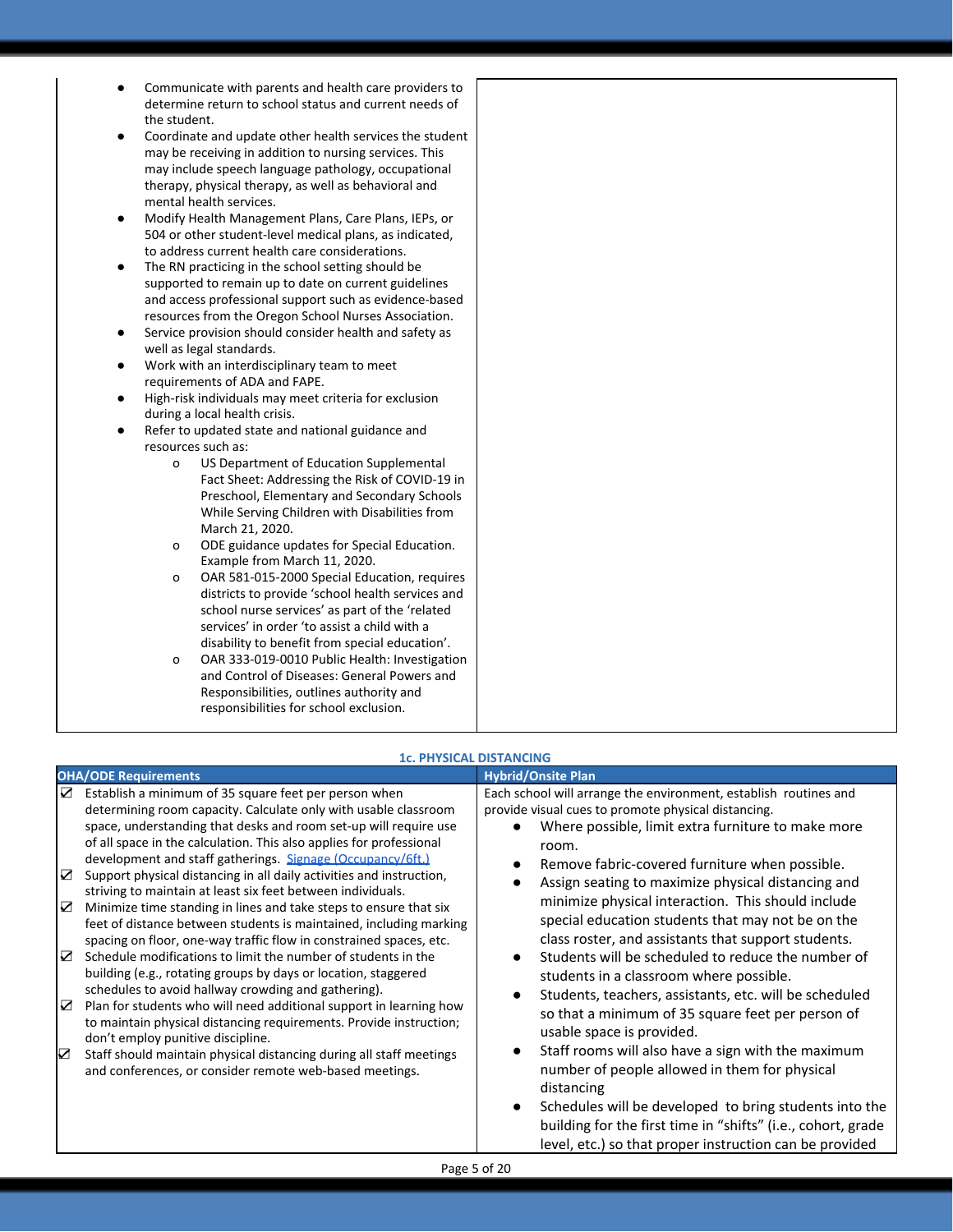on hygiene (i.e., hand washing), cleaning, cohorting, social distancing, hallway/playground markings, etc.

#### **Prior to the return of in-person instruction, principals will:**

**● Review the list above with custodians to address all bullet points.**

|                 | <b>1d. COHORTING</b>                                                                                                                                                                                                                                             |                                                                                                                                                                                                                                                                                                                                                        |
|-----------------|------------------------------------------------------------------------------------------------------------------------------------------------------------------------------------------------------------------------------------------------------------------|--------------------------------------------------------------------------------------------------------------------------------------------------------------------------------------------------------------------------------------------------------------------------------------------------------------------------------------------------------|
|                 | <b>OHA/ODE Requirements</b>                                                                                                                                                                                                                                      | <b>Hybrid/Onsite Plan</b>                                                                                                                                                                                                                                                                                                                              |
| ☑               | Where feasible, establish stable cohorts: groups should be no                                                                                                                                                                                                    | Students and staff will be assigned to cohorts. Cohorts are a stable,                                                                                                                                                                                                                                                                                  |
|                 | larger than can be accommodated by the space available to                                                                                                                                                                                                        | small groups remain together over time with minimal mixing of groups                                                                                                                                                                                                                                                                                   |
|                 | provide 35 square feet per person, including staff.                                                                                                                                                                                                              |                                                                                                                                                                                                                                                                                                                                                        |
|                 | The smaller the cohort, the less risk of spreading disease.<br>$\bullet$<br>As cohort groups increase in size, the risk of spreading<br>disease increases.<br>Students cannot be part of any single cohort, or part of multiple                                  | Transportation Cohort: This is a stable group of students each day.<br>Updated contact-tracing logs are required for each run of a<br>route.                                                                                                                                                                                                           |
| $\sum$<br>☑     | Cohorts that exceed a total of 100 people within the educational<br>week. Schools should plan to limit cohort sizes to allow for efficient<br>contact-tracing and minimal risk for exposure.<br>Each school must have a system for daily logs to ensure contract | K-8 Cohorts: Students will be assigned a classroom cohort. Teachers<br>will move in and out of the cohort. Teachers and assistants will be part<br>of the cohort. Contact tracing logs will be in each cohort setting and                                                                                                                              |
|                 | tracing among the cohort (see section 1a of the Ready Schools,                                                                                                                                                                                                   | up-dated each time someone enters (or exits) the room.                                                                                                                                                                                                                                                                                                 |
| $\nabla$        | Safe Learners guidance).<br>Minimize interaction between students in different stable cohorts<br>(e.g., access to restrooms, activities, common areas). Provide<br>access to All Gender/Gender Neutral restrooms.                                                | All TTSD elementary schools that have a preschool or childcare center<br>that operates independently but are located in school buildings (i.e.<br>YMCA, Juntos, Club K, Head Start, Kids Campus). The schools will work                                                                                                                                |
| $\triangledown$ | Cleaning and wiping surfaces (e.g., desks, door handles, etc.) must<br>be maintained between multiple student uses, even in the same                                                                                                                             | in collaboration with these organizations to plan schedules,<br>screenings, contact tracing, etc.                                                                                                                                                                                                                                                      |
| $\triangledown$ | cohort.<br>Design cohorts such that all students (including those protected<br>under ADA and IDEA) maintain access to general education, grade<br>level learning standards, and peers.                                                                           | Specialized instruction (Title I, Special Education and ELD):<br>To the extent possible, students receiving supports beyond<br>core instruction (e.g., Title 1 Services, Special Education and                                                                                                                                                         |
| ☑               | Staff who interact with multiple stable cohorts must wash/sanitize<br>their hands between interactions with different stable cohorts.                                                                                                                            | Related Services) will receive these supports within their<br>grade band cohort or virtually.<br>If students' needs cannot be met in their grade cohort and<br>cannot be met in a virtual environment, small groups of<br>students will work together in additional cohorts. The<br>teacher will up-date cohort/contact tracing log as<br>appropriate. |
|                 |                                                                                                                                                                                                                                                                  | The school's public health team will create daily routines for entering<br>& exiting the buildings, bathroom breaks, hand washing,<br>recess/activity, transitions and electives to minimize interactions                                                                                                                                              |
|                 |                                                                                                                                                                                                                                                                  | between cohorts.                                                                                                                                                                                                                                                                                                                                       |

#### **1e. PUBLIC HEALTH COMMUNICATION**

|   | <b>OHA/ODE Requirements</b>                                                                                                          | <b>Hybrid/Onsite Plan</b>                                                                                                          |  |
|---|--------------------------------------------------------------------------------------------------------------------------------------|------------------------------------------------------------------------------------------------------------------------------------|--|
| ⊽ | Communicate to staff at the start of On-Site instruction and at<br>periodic intervals explaining infection control measures that are | Staff communication will include the following: Signage displayed<br>prominently in buildings focused on safety protocols; regular |  |
|   | being implemented to prevent spread of disease.                                                                                      | reminders during staff meetings; weekly staff newsletters.                                                                         |  |
| ☑ | Develop protocols for communicating with students, families and<br>staff who have come into close contact with a confirmed case.     | A communication plan is in place and will be executed to inform staff,                                                             |  |
|   | The definition of exposure is being within 6 feet of a<br>COVID-19 case for 15 minutes (or longer).                                  | students, and familie of potential contact with a confirmed case,<br>informed by Washington County Health and the WHC Workplace    |  |
|   |                                                                                                                                      | Toolkit.                                                                                                                           |  |
| ☑ | Develop protocols for communicating immediately with staff,                                                                          |                                                                                                                                    |  |
|   | families, and the community when a new case(s) of COVID-19 is                                                                        | Note above: TTSD will execute an internal and external                                                                             |  |
|   | diagnosed in students or staff members, including a description of<br>how the school or district is responding.                      | communication plan to notify staff, families, and community.                                                                       |  |
| ☑ | Provide all information in languages and formats accessible to the                                                                   | TTSD has an internal culturally responsive communication team that                                                                 |  |
|   | school community.                                                                                                                    | has identified and created communication practices for all staff and                                                               |  |
|   |                                                                                                                                      | families where English is not the first language at home.                                                                          |  |

**1f. ENTRY AND SCREENING**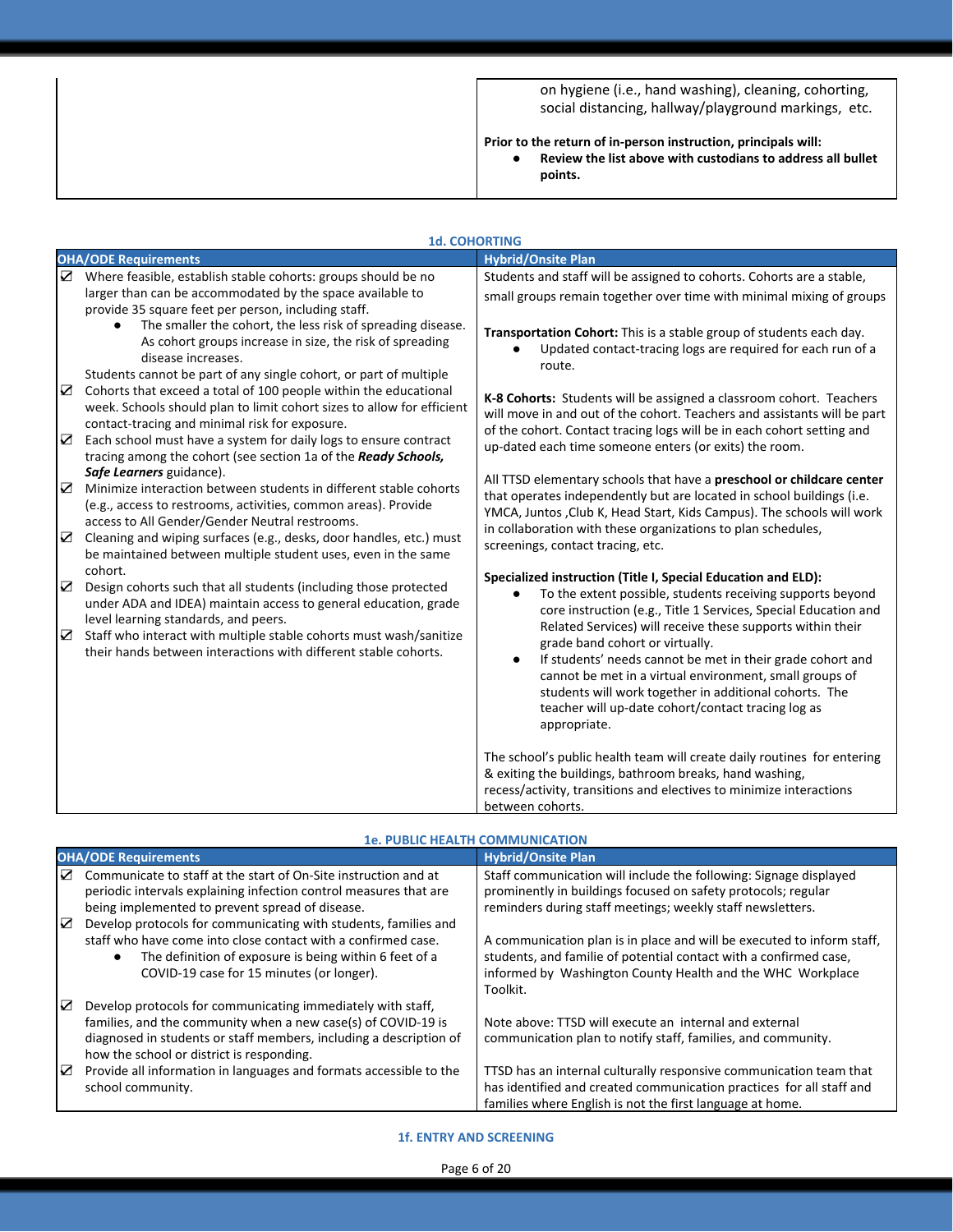#### **OHA/ODE Requirements Hybrid/Onsite Plan**

- ☑ Direct students and staff to stay home if they, or anyone in their homes or community living spaces, have COVID-19 symptoms. COVID-19 symptoms are as follows:
	- Primary symptoms of concern: cough, fever or chills, shortness of breath, or difficulty breathing.
	- Note that muscle pain, headache, sore throat, new loss of taste or smell, diarrhea, nausea, vomiting, nasal congestion, and runny nose are also symptoms often associated with COVID-19, but are not enough in isolation to deny entry. More information about COVID-19 symptoms is available [from CDC.](https://www.cdc.gov/coronavirus/2019-ncov/symptoms-testing/symptoms.html)
	- In addition to COVID-19 symptoms, students should be excluded from school for signs of other infectious diseases, per existing school policy and protocols. See pages 9-12 of [OHA/ODE Communicable Disease](https://www.oregon.gov/ode/students-and-family/healthsafety/Documents/commdisease.pdf) [Guidance](https://www.oregon.gov/ode/students-and-family/healthsafety/Documents/commdisease.pdf).
	- Emergency signs that require immediate medical attention:
		- o Trouble breathing
		- o Persistent pain or pressure in the chest
		- o New confusion or inability to awaken
		- o Bluish lips or face
		- o Other severe symptoms
- ☑ Screen all students and staff for symptoms on entry to bus/school every day. This can be done visually and/or with confirmation from a parent/caregiver/guardian.
	- Anyone displaying or reporting the primary symptoms of concern must be isolated (see section 1i of the *Ready Schools, Safe Learners* guidance) and sent home as soon as possible.
	- They must remain home until 72 hours after fever is gone (without use of fever reducing medicine) and other symptoms are improving.
- ☑ Follow LPHA advice on restricting from school any student or staff known to have been exposed (e.g., by a household member) to COVID-19 within the preceding 14 calendar days.
- ☑ Staff or students with a chronic or baseline cough that has worsened or is not well-controlled with medication should be excluded from school. Do not exclude staff or students who have other symptoms that are chronic or baseline symptoms (e.g., asthma, allergies, etc.) from school.
- $\triangleright$  Hand hygiene on entry to school every day: wash with soap and water for 20 seconds or use an alcohol-based hand sanitizer with 60-95% alcohol.

Students, families and staff will be trained and reminded about staying home if they or anyone in their homes have COVID-19 symptoms prior to returning to in-person work or school. The district will send out reminders each week. TTSD will follow all exclusionary guidelines when a student or staff present symptoms.

#### **Arrival and Entry**

Prior to entering any district site, each individual will be screened through a sign in procedure.

**Screening Procedures** will be completed visually and/or with confirmation from a parent/caregiver/guardian.

- Each student will be assigned an entrance point (i.e., a specific door) to the school building.
- They will go directly to their first content cohort (i.e. their first period class) through their assigned entry door.
- Staff will be present at each entry point to visually screen students for symptoms.
- Staff will be present at each entry point to screen students for symptoms both visually and interview. The screening process is an interview with the family member or the student asking about fever, cough, shortness of breath and contact with anyone with COVID-19. Families will be asked to take their children's temperature prior to going to school.
- If a family or student cannot provide the necessary information, the school will take the students temperature and review for any other symptoms. If a student has a temperature beyond 100.4 parents/guardians should be notified to immediately take the student home, and the student will wait to be picked up in a designated isolation area.
- When the screening indicates that a student may be symptomatic, the student is directed to the isolation room. The staff will follow established Assess and Identify Protocol.
- Students will wash hands as soon as they enter the classroom or prior depending on handwashing proximity.
- Students will be screened prior to entering a bus or a building by a designated staff using the *[Check In Form](https://drive.google.com/file/d/1yoHtuyrUYLHZwzlx5C9YSh9gv5pu394H/view?usp=sharing)*.

#### **Isolation**

Complete reporting and communication process outlined in Flowchart to Identify and Assess. This includes Isolation, family communication, reporting, and disinfection protocols.

#### **Screening Staff:**

- Staff are required to disclose when they may have been exposed to COVID-19.
- Staff are required to disclose when they have symptoms related to COVID-19. Staff are expected to [self-check](https://docs.google.com/document/d/1bbjaaBxGQz0iOdntNzyMhZxecQCEd--r92lQKwVQwuY/edit) temperature prior to reporting for work daily.
- Staff & Adult Screenings: Each staff member (including district staff) entering the building will sign in on the self-screening check in form everyday. All visitors will follow similar screening procedures.

**Hand hygiene**: Handwashing will be integrated into the daily routine. Students will be taught and reinforced for handwashing.

#### **Prior to employees returning to school buildings, principals will:**

- 1. Set up screening procedures for staff (check in sheet provided).
- 2. Review Communicable Disease Plan and Human Resources Frequently Asked Questions with staff.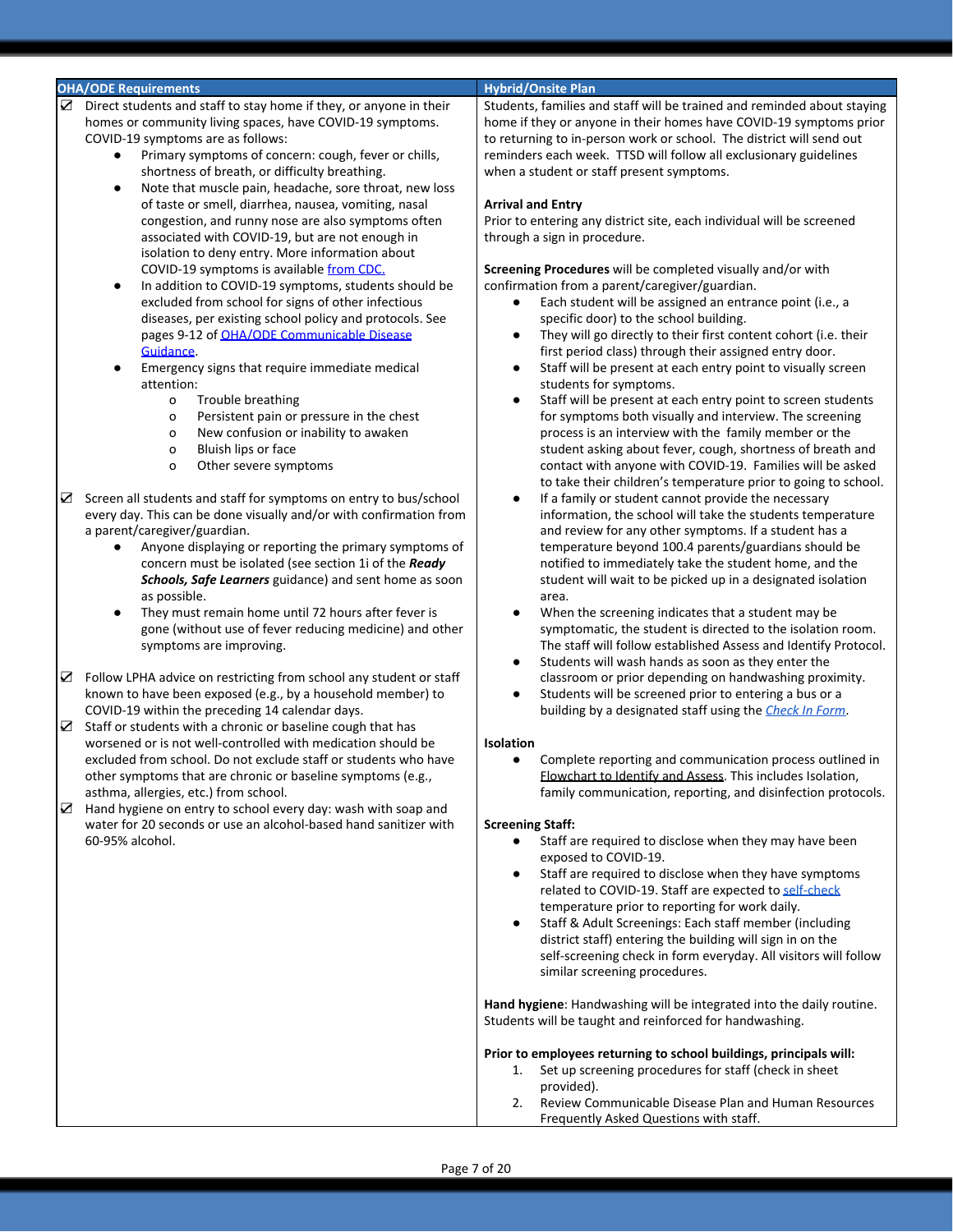| With support from the district, provide training on safety<br>3.<br>protocols (i.e. masks, physical distancing, disinfecting) and<br>expectations (i.e. stay home when sick).                                                                                                                                                                                                                                |
|--------------------------------------------------------------------------------------------------------------------------------------------------------------------------------------------------------------------------------------------------------------------------------------------------------------------------------------------------------------------------------------------------------------|
| Prior to the return to in-person instruction, principals must:                                                                                                                                                                                                                                                                                                                                               |
| Plan systems and routines for daily screening.<br>$\bullet$<br>Consider breakfast and hand washing routines<br>$\bullet$                                                                                                                                                                                                                                                                                     |
| Note: Isolation/Screening rooms cannot include the Health Room<br>where students get their medication. It is recommended, where<br>possible, that this be a location on the periphery of the building (so<br>students don't have to travel through the main areas of the building,<br>and can easily get picked up by parents), and not in the office where<br>an exposure could impact the entire building. |

|                  | <b>1g. VISITORS/VOLUNTEERS</b>                                                                                                                                                                                                                                                                                                                                                                                                                                                                                                             |                                                                                                                                                                                                                                                                                                                                                                                                                                                                                                                                                                                                                                                                                                                                                                                                                                                                                                                                                                                                                                                  |  |  |
|------------------|--------------------------------------------------------------------------------------------------------------------------------------------------------------------------------------------------------------------------------------------------------------------------------------------------------------------------------------------------------------------------------------------------------------------------------------------------------------------------------------------------------------------------------------------|--------------------------------------------------------------------------------------------------------------------------------------------------------------------------------------------------------------------------------------------------------------------------------------------------------------------------------------------------------------------------------------------------------------------------------------------------------------------------------------------------------------------------------------------------------------------------------------------------------------------------------------------------------------------------------------------------------------------------------------------------------------------------------------------------------------------------------------------------------------------------------------------------------------------------------------------------------------------------------------------------------------------------------------------------|--|--|
|                  | <b>OHA/ODE Requirements</b>                                                                                                                                                                                                                                                                                                                                                                                                                                                                                                                | <b>Hybrid/Onsite Plan</b>                                                                                                                                                                                                                                                                                                                                                                                                                                                                                                                                                                                                                                                                                                                                                                                                                                                                                                                                                                                                                        |  |  |
| ☑<br>☑<br>☑<br>☑ | Restrict non-essential visitors. Only allow visitors if six feet of<br>physical distance between all people can be maintained.<br>Visitors/volunteers must wash or sanitize their hands upon entry<br>and exit.<br>Visitors/volunteers must maintain six-foot distancing, wear face<br>coverings, and adhere to all other provisions of this guidance.<br>Screen all visitors for symptoms upon every entry. Restrict from<br>school property any visitor known to have been exposed to<br>COVID-19 within the preceding 14 calendar days. | In general, visitors will not be allowed in schools. There may<br>$\bullet$<br>be some exceptions for Essential Visitors (i.e., in the Lobby,<br>significantly impacted students walked to class by parents).<br>Volunteers will be unable to work in schools, or complete<br>other volunteer activities that require in person interaction,<br>at this time.<br>Adults in schools are limited to essential personnel only.<br>Essential visitors must wash or sanitize their hands upon<br>entry and exit. They must also wear appropriate masks/face<br>shields.<br>Essential visitors will be visually screened for symptoms<br>$\bullet$<br>during sign-in and will not be allowed to enter if<br>symptomatic. Everyone must wear appropriate masks / face<br>shields.<br>Everyone is encouraged to conduct business over the phone,<br>$\bullet$<br>electronically, behind glass/barriers and not enter the office<br>nor school common spaces (i.e. cafeteria, gym, playground,<br>etc.). The lobby will be cleaned on a regular schedule. |  |  |

|   | 1h. FACE COVERINGS, FACE SHIELDS, AND CLEAR PLASTIC BARRIERS                                                                                                                                                                                          |                                                                                                                                                                                                                                      |  |  |
|---|-------------------------------------------------------------------------------------------------------------------------------------------------------------------------------------------------------------------------------------------------------|--------------------------------------------------------------------------------------------------------------------------------------------------------------------------------------------------------------------------------------|--|--|
|   | <b>OHA/ODE Requirements</b>                                                                                                                                                                                                                           | <b>Hybrid/Onsite Plan</b>                                                                                                                                                                                                            |  |  |
| ☑ | Face coverings or face shields for all staff, contractors, other<br>service providers, or visitors or volunteers following CDC<br>guidelines Face Coverings                                                                                           | <b>Facial Coverings</b><br>Facial coverings are required for:<br>All TTSD staff and students, including iltinerant staff<br>Facial coverings will be provided for staff and students or,                                             |  |  |
| ☑ | Face coverings or face shields for all students in grades<br>Kindergarten and up following CDC guidelines Face Coverings                                                                                                                              | they may choose to wear their own as long as it meets<br>CDC/OHA requirements.                                                                                                                                                       |  |  |
| ☑ | If a student removes a face covering, or demonstrates a need to<br>remove the face covering for a short-period of time, the<br>school/team must                                                                                                       | <b>Face Masks</b><br>Face masks will be provided and required for designated health room<br>providers when administering medication or providing direct services.<br>Other designated staff will be required to wear face masks when |  |  |
| ☑ | Face masks for school RNs or other medical personnel when<br>providing direct contact care and monitoring of staff/students<br>displaying symptoms. School nurses should also wear appropriate<br>Personal Protective Equipment (PPE) for their role. | performing certain duties.<br><b>Facial Shields</b><br>A face shield does not replace the face mask or covering.<br>Facial shields will be made available to:<br><b>Bus driver</b><br>Speech Language Pathologist                    |  |  |
| ☑ | Protections under the ADA and IDEA<br>If any student requires an accommodation to meet the<br>requirement for face coverings, districts and schools should work                                                                                       | Child Nutrition Program staff<br>Front office staff<br>SPED staff.<br>Isolation Room Staff (or those interacting with staff/students                                                                                                 |  |  |
|   | to limit the student's proximity to students and staff to the extent                                                                                                                                                                                  | that display symptoms or have had known contact with<br>individuals that have been diagnosed positive)                                                                                                                               |  |  |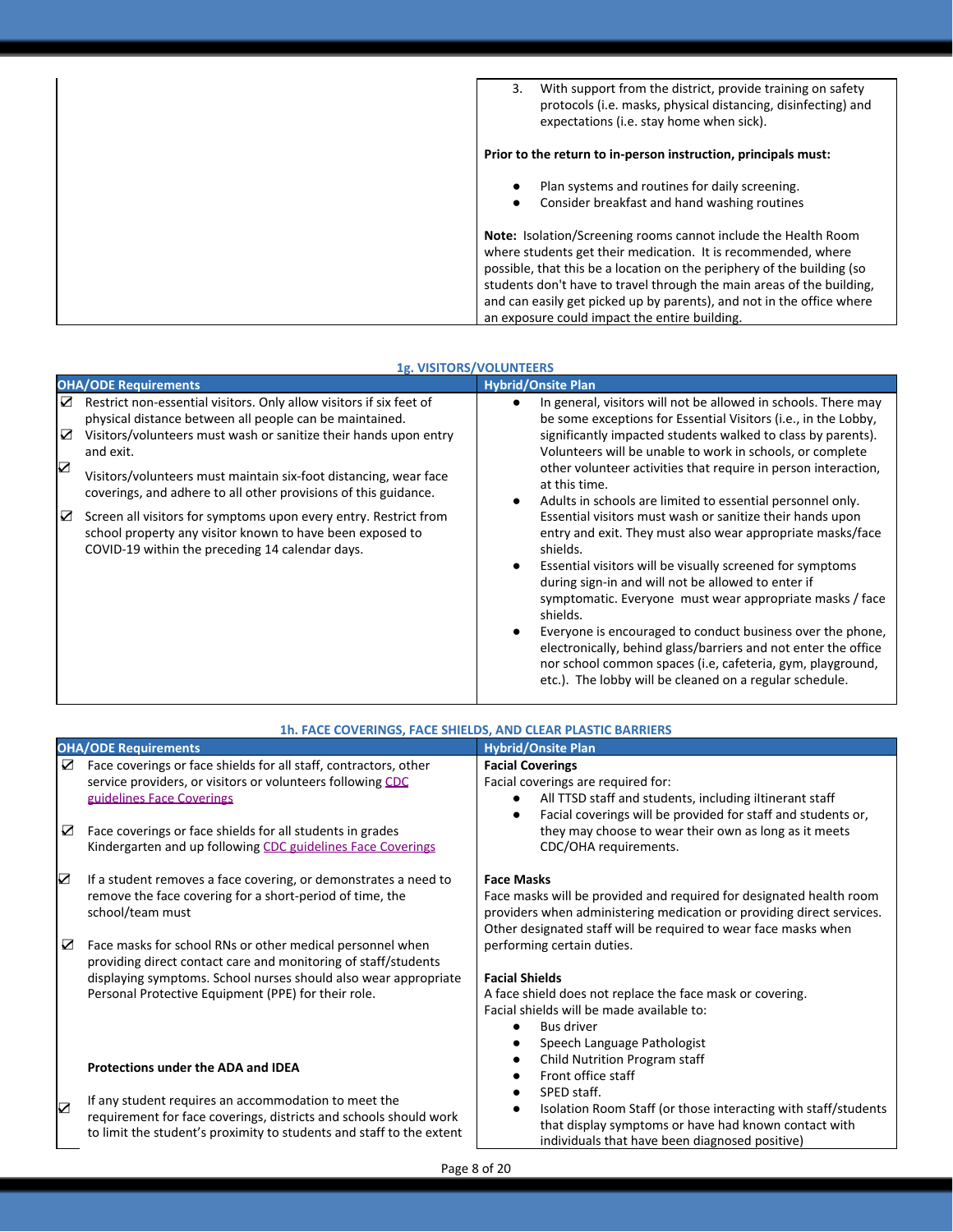possible to minimize the possibility of exposure. Appropriate accommodations could include:

· Offering different types of face coverings and face shields that may meet the needs of the student.

· Spaces away from peers while the face covering is removed; students should not be left alone or unsupervised.

· Short periods of the educational day that do not include wearing the face covering, while following the other health strategies to reduce the spread of disease; · Additional instructional supports to effectively wear a face covering;

For students with existing medical conditions, doctor's orders to not wear face coverings, or other health related concerns, schools/districts **must not** deny access to On-Site instruction.

☑

☑

Schools and districts must comply with the established IEP/504 plan prior to the closure of in-person instruction in March of 2020.

If a student eligible for, or receiving services under a 504/IEP, **cannot** wear a face covering due to the nature of the disability, the school or district must:

1. Review the 504/IEP to ensure access to instruction in a manner comparable to what was originally established in the student's plan including on-site instruction with accommodations or adjustments.

2. Placement determinations cannot be made due solely to the inability to wear a face covering.

3. Plans should include updates to accommodations and modifications to support students.

Students protected under ADA/IDEA, who abstain from wearing a face covering, or students whose families determine the student will not wear a face covering, the school or district must:

> 1. Review the 504/IEP to ensure access to instruction in a manner comparable to what was originally established in the student's plan.

2. The team must determine that the disability is not prohibiting the student from meeting the requirement.

> If the team determines that the disability is prohibiting the student from meeting the requirement, follow the requirements for students eligible for, or receiving services under, a 504/IEP who cannot wear a face covering due to the nature of the disability,

If a student's 504/IEP plan included supports/goals/instruction for behavior or social emotional learning, the school team must evaluate the student's plan prior to providing instruction through Comprehensive Distance Learning.

3. Hold a 504/IEP meeting to determine equitable access to educational opportunities which may include limited on-site instruction, on-site instruction with accommodations, or Comprehensive Distance Learning.

**Nurses** 

#### **Further PPE may be required for:**

- Staff providing 1:1 student support
- OT, PT, staff supporting personal care, staff where direction requires direct physical contact
- [ODE face coverings-shields](https://www.oregon.gov/ode/students-and-family/healthsafety/Documents/COVID19_FAQ_FaceCoveringsPhysicalDistance.pdf)

#### **Facial covering are NOT recommended for:**

- Children of any age should not wear a face covering:
	- If they have a medical condition that makes it difficult for them to breathe with a face covering;
	- If they experience a disability that prevents them from wearing a face covering;
	- They are unable to remove the face covering independently; or
	- While sleeping.

**\***Face coverings should never prohibit or prevent access to instruction or activities, nor shall a student be disciplined for not adhering to rules.

Students and staff may request accommodations when they cannot meet the face covering requirements. Students/families will request accommodations through their counselor and/or Learning Specialists. Staff may contact the Human Resources Department.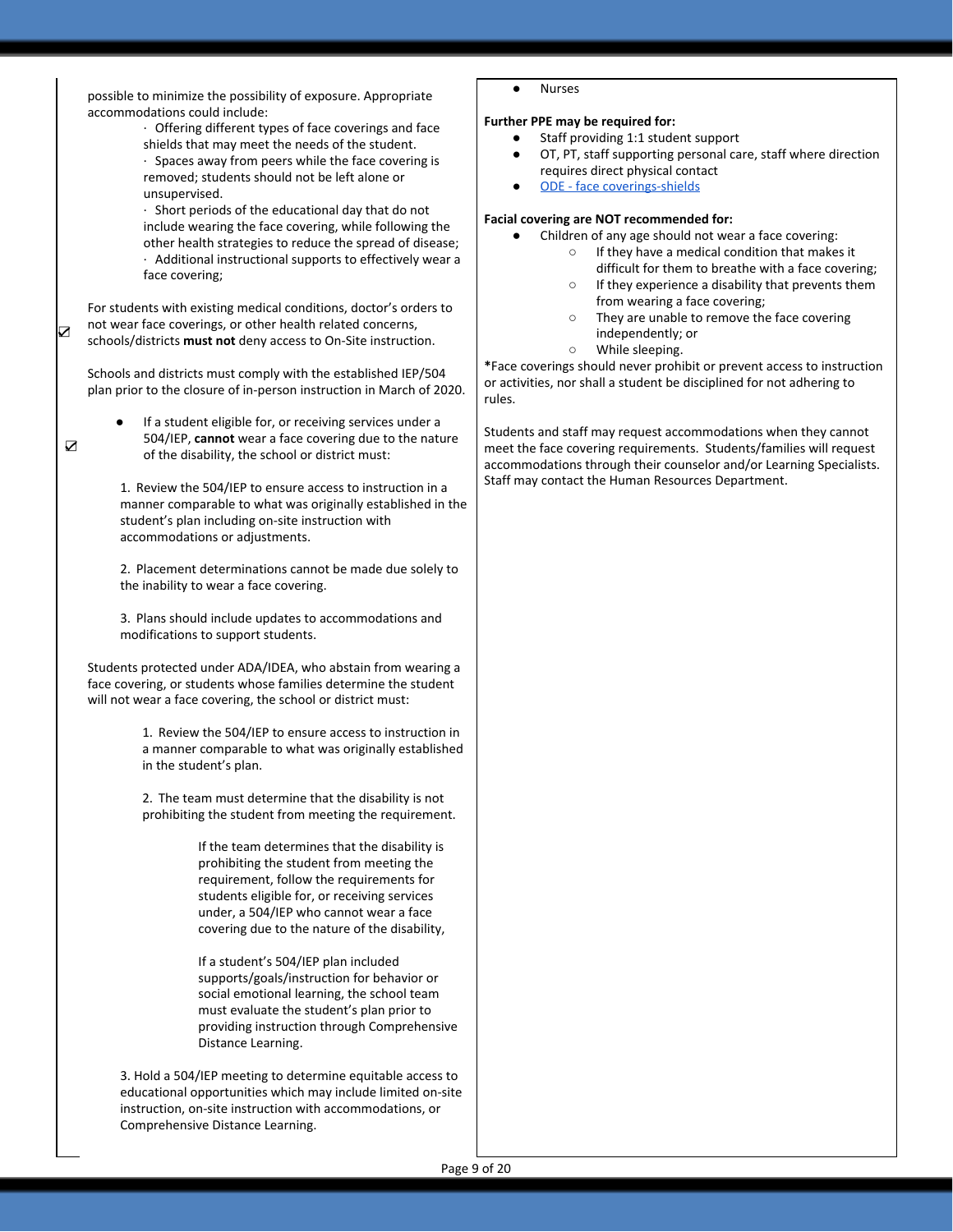| ☑<br>☑ | Districts must consider child find implications for students<br>who are not currently eligible for, or receiving services<br>under, a 504/IEP who demonstrate an inability to<br>consistently wear a face covering or face shield as required.<br>Ongoing inability to meet this requirement may be evidence<br>of the need for an evaluation to determine eligibility for<br>support under IDEA or Section 504. |  |
|--------|------------------------------------------------------------------------------------------------------------------------------------------------------------------------------------------------------------------------------------------------------------------------------------------------------------------------------------------------------------------------------------------------------------------|--|
|        | If a staff member requires an accommodation for the face<br>covering or face shield requirements, districts and schools<br>should work to limit the staff member's proximity to<br>students and staff to the extent possible to minimize the<br>possibility of exposure.                                                                                                                                         |  |

|                  | <b>OHA/ODE Requirements</b>                                                                                                                                                                                                                                                                                                                                                                                                                                                                                                                                                                                   | <b>Hybrid/Onsite Plan</b>                                                                                                                                                                                                                                                                                                                                                                                                                                                                                                                |
|------------------|---------------------------------------------------------------------------------------------------------------------------------------------------------------------------------------------------------------------------------------------------------------------------------------------------------------------------------------------------------------------------------------------------------------------------------------------------------------------------------------------------------------------------------------------------------------------------------------------------------------|------------------------------------------------------------------------------------------------------------------------------------------------------------------------------------------------------------------------------------------------------------------------------------------------------------------------------------------------------------------------------------------------------------------------------------------------------------------------------------------------------------------------------------------|
|                  | $\mathbf Z$ Protocols for exclusion and isolation for sick students and staff                                                                                                                                                                                                                                                                                                                                                                                                                                                                                                                                 | When a student or staff presents with symptoms related to COVID-19,                                                                                                                                                                                                                                                                                                                                                                                                                                                                      |
|                  | whether identified at the time of bus pick-up, arrival to school, or                                                                                                                                                                                                                                                                                                                                                                                                                                                                                                                                          | the school will follow the Identify and Assess Protocols.                                                                                                                                                                                                                                                                                                                                                                                                                                                                                |
|                  | at any time during the school day.                                                                                                                                                                                                                                                                                                                                                                                                                                                                                                                                                                            |                                                                                                                                                                                                                                                                                                                                                                                                                                                                                                                                          |
| $\sum_{i=1}^{n}$ | Protocols for screening students, as well as exclusion and isolation                                                                                                                                                                                                                                                                                                                                                                                                                                                                                                                                          | The school's public health team, including the nurse, will determine an                                                                                                                                                                                                                                                                                                                                                                                                                                                                  |
|                  | protocols for sick students and staff identified at the time of arrival                                                                                                                                                                                                                                                                                                                                                                                                                                                                                                                                       | isolation room that is located in an area of the school to limit                                                                                                                                                                                                                                                                                                                                                                                                                                                                         |
|                  | or during the school day.                                                                                                                                                                                                                                                                                                                                                                                                                                                                                                                                                                                     | interaction and access to outside.                                                                                                                                                                                                                                                                                                                                                                                                                                                                                                       |
|                  | Work with school nurses, health care providers, or other<br>$\bullet$<br>staff with expertise to determine necessary<br>modifications to areas where staff/students will be<br>isolated.<br>Consider required physical arrangements to reduce risk<br>$\bullet$<br>of disease transmission.<br>Plan for the needs of generally well students who need<br>$\bullet$<br>medication or routine treatment, as well as students<br>who may show signs of illness.                                                                                                                                                  | A designated primary isolation area will be used for students and staff<br>who are symptomatic.<br>Symptomatic students will remain at school until a<br>$\bullet$<br>designated adult can pick them up.<br>Healthroom staff will be assigned to supervise students who<br>$\bullet$<br>are symptomatic, and will need to maintain at least six feet<br>of distance and wear facial coverings and other PPE as<br>recommended by CDC.<br>The Isolation Room will be in a separate location from the<br>$\bullet$<br>primary Health Room. |
| ☑                | Students and staff who report or develop symptoms must be<br>isolated in a designated isolation area in the school, with adequate<br>space and staff supervision and symptom monitoring by a school<br>nurse, other school-based health care provider or school staff until<br>they are able to go home. Anyone providing supervision and<br>symptom monitoring must wear appropriate face covering or face<br>shields.<br>School nurse and health staff in close contact with<br>$\bullet$<br>symptomatic individuals (less than 6 feet) should wear a<br>medical-grade face mask. Other Personal Protective | Logs will be maintained for every student who enters the<br>Initial Screening or Isolation Room regardless of whether<br>they are treated or sent home. Logs will include:<br>$\circ$<br>Name of student<br>Reported symptoms/reason for health room visit<br>$\circ$<br>Action taken<br>$\circ$<br>School will work with the family to ensure they have access<br>to healthcare providers (i.e. School Based Health Centers)<br>and a testing site, if needed.                                                                          |
|                  | Equipment (PPE) may be needed depending on                                                                                                                                                                                                                                                                                                                                                                                                                                                                                                                                                                    | Transportation                                                                                                                                                                                                                                                                                                                                                                                                                                                                                                                           |
|                  | symptoms and care provided. Consult a nurse or health<br>care professional regarding appropriate use of PPE. Any<br>PPE used during care of a symptomatic individual should                                                                                                                                                                                                                                                                                                                                                                                                                                   | School staff will contact parents/guardians for immediate<br>$\bullet$<br>pick up of any students who present symptoms.<br>If parents/guardians cannot pick up a student, school will                                                                                                                                                                                                                                                                                                                                                    |
|                  | be properly removed and disposed of prior to exiting the<br>care space, and hands washed after removing PPE.<br>After removing PPE, hands should be immediately<br>$\bullet$                                                                                                                                                                                                                                                                                                                                                                                                                                  | work with district transportation to ensure the student can<br>get home safely.                                                                                                                                                                                                                                                                                                                                                                                                                                                          |
|                  | cleaned with soap and water for at least 20 seconds. If<br>soap and water are not available, hands can be cleaned<br>with an alcohol-based hand sanitizer that contains<br>60-95% alcohol.                                                                                                                                                                                                                                                                                                                                                                                                                    | <b>Exclusionary Requirements</b><br>Staff and students who are ill must stay home from school and must<br>be sent home if they become ill at school, particularly if they have<br>COVID-19 symptoms.                                                                                                                                                                                                                                                                                                                                     |
|                  | If able to do so safely, a symptomatic individual should<br>$\bullet$<br>wear a face covering.<br>To reduce fear, anxiety, or shame related to isolation,<br>$\bullet$                                                                                                                                                                                                                                                                                                                                                                                                                                        | Symptomatic staff or students should be evaluated and seek<br>$\bullet$<br>COVID-19 testing from their regular physician or through the<br>local public health authority.                                                                                                                                                                                                                                                                                                                                                                |
|                  | provide a clear explanation of procedures, including use<br>of PPE and handwashing.                                                                                                                                                                                                                                                                                                                                                                                                                                                                                                                           | If they have a positive COVID-19 viral (PCR) test result, the<br>$\bullet$<br>person should remain home for at least 10 days after illness<br>onset and 72 hours after fever is gone, without use of fever                                                                                                                                                                                                                                                                                                                               |
|                  | $\triangleright$ Establish procedures for safely transporting anyone who is sick to<br>their home or to a healthcare facility.                                                                                                                                                                                                                                                                                                                                                                                                                                                                                | reducing medicine, and other symptoms are improving.                                                                                                                                                                                                                                                                                                                                                                                                                                                                                     |

## **1i. ISOLATION MEASURES**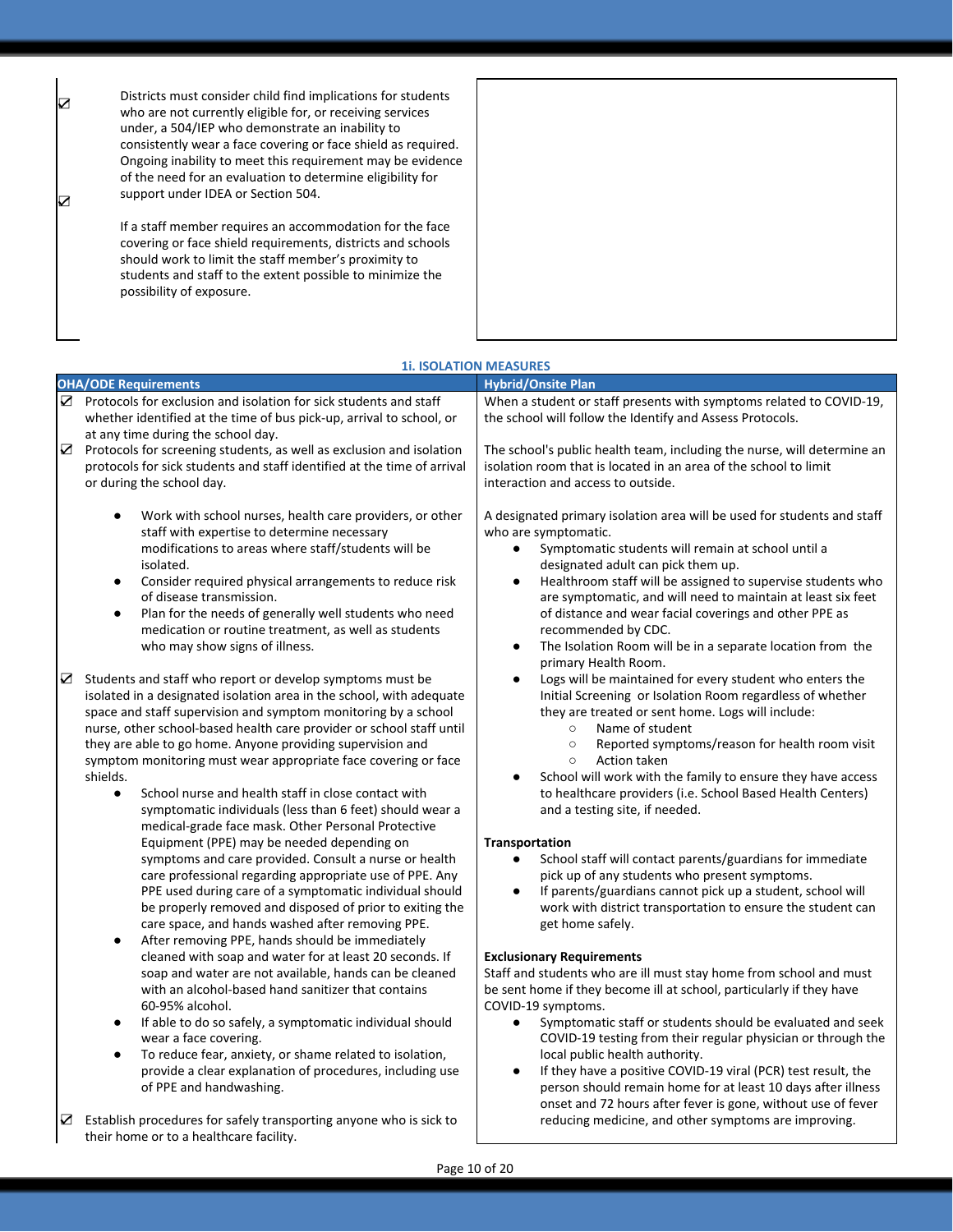- ☑ Staff and students who are ill must stay home from school and must be sent home if they become ill at school, particularly if they have COVID-19 symptoms.
	- Symptomatic staff or students should be evaluated and seek COVID-19 testing from their regular physician or through the local public health authority.
	- If they have a positive COVID-19 viral (PCR) test result, the person should remain home for at least 10 days after illness onset and 72 hours after fever is gone, without use of fever reducing medicine, and other symptoms are improving.
	- If they have a negative COVID-19 viral test (and if they have multiple tests, all tests are negative), they should remain home until 72 hours after fever is gone, without use of fever reducing medicine, and other symptoms are improving.
	- If a clear alternative diagnosis is identified as the cause of the person's illness (e.g., a positive strep throat test), then usual disease-specific return-to-school guidance should be followed and the person should be fever-free for 24 hours, without use of fever reducing medicine. A physician note is required to return to school, to ensure that the person is not contagious.
	- If they do not undergo COVID-19 testing, the person should remain home until 72 hours after fever is gone, without use of fever reducing medicine, and other symptoms are improving.
- ☑ Involve school nurses, School Based Health Centers, or staff with related experience (Occupational or Physical Therapists) in development of protocols and assessment of symptoms (where staffing exists).
- $\triangleright$  Record and monitor the students and staff being isolated or sent home for the LPHA review.
- If they have a negative COVID-19 viral test (and if they have multiple tests, all tests are negative), they should remain home until 72 hours after fever is gone, without use of fever reducing medicine, and other symptoms are improving.
- If a clear alternative diagnosis is identified as the cause of the person's illness (e.g., a positive strep throat test), then usual disease-specific return-to-school guidance should be followed and the person should be fever-free for 24 hours, without use of fever reducing medicine. A physician's note is required to return to school, to ensure that the person is not contagious
- If they do not undergo COVID-19 testing, the person should remain home until 72 hours after fever is gone, without use of fever reducing medicine, and other symptoms are improving.

#### **Prior to the return to in-person instruction, principals must:**

- Designate isolation room.
- Identify health room staff.
- Train and communicate with staff and families the exclusionary requirements.

# **2. Facilities and School Operations**

Some activities and areas will have a higher risk for spread (e.g., band, choir, science labs, locker rooms). When engaging in these activities within the school setting, schools will need to consider additional physical distancing or conduct the activities outside (where feasible). Additionally, schools should consider sharing explicit risk statements for higher risk activities (see section 5f of the *Ready Schools, Safe Learners* guidance).

|        | <b>2a. ENROLLMENT</b>                                                                                                                                                                                                                                                                                                                                      |                                                                                                                                                                                                                                                                                                                                                                     |  |
|--------|------------------------------------------------------------------------------------------------------------------------------------------------------------------------------------------------------------------------------------------------------------------------------------------------------------------------------------------------------------|---------------------------------------------------------------------------------------------------------------------------------------------------------------------------------------------------------------------------------------------------------------------------------------------------------------------------------------------------------------------|--|
|        | <b>OHA/ODE Requirements</b>                                                                                                                                                                                                                                                                                                                                | <b>Hybrid/Onsite Plan</b>                                                                                                                                                                                                                                                                                                                                           |  |
| ☑<br>☑ | Enroll all students (includes foreign exchange students) following<br>the standard Oregon Department of Education guidelines.<br>Do not disenroll students for non-attendance if they meet the<br>following conditions:<br>Are identified as high-risk, or otherwise considered to be<br>part of a population vulnerable to infection with<br>COVID-19, or | All students will be enrolled following the Oregon<br>Department of Education guidelines. Data coordinators in<br>the schools will continue to receive reminders and updates<br>through TTSD eBinder documentation, email and regularly<br>scheduled (virtual) meetings.<br>No student will be dropped for non-attendance if they meet<br>the following conditions: |  |
|        |                                                                                                                                                                                                                                                                                                                                                            | $\sim$ $\sim$                                                                                                                                                                                                                                                                                                                                                       |  |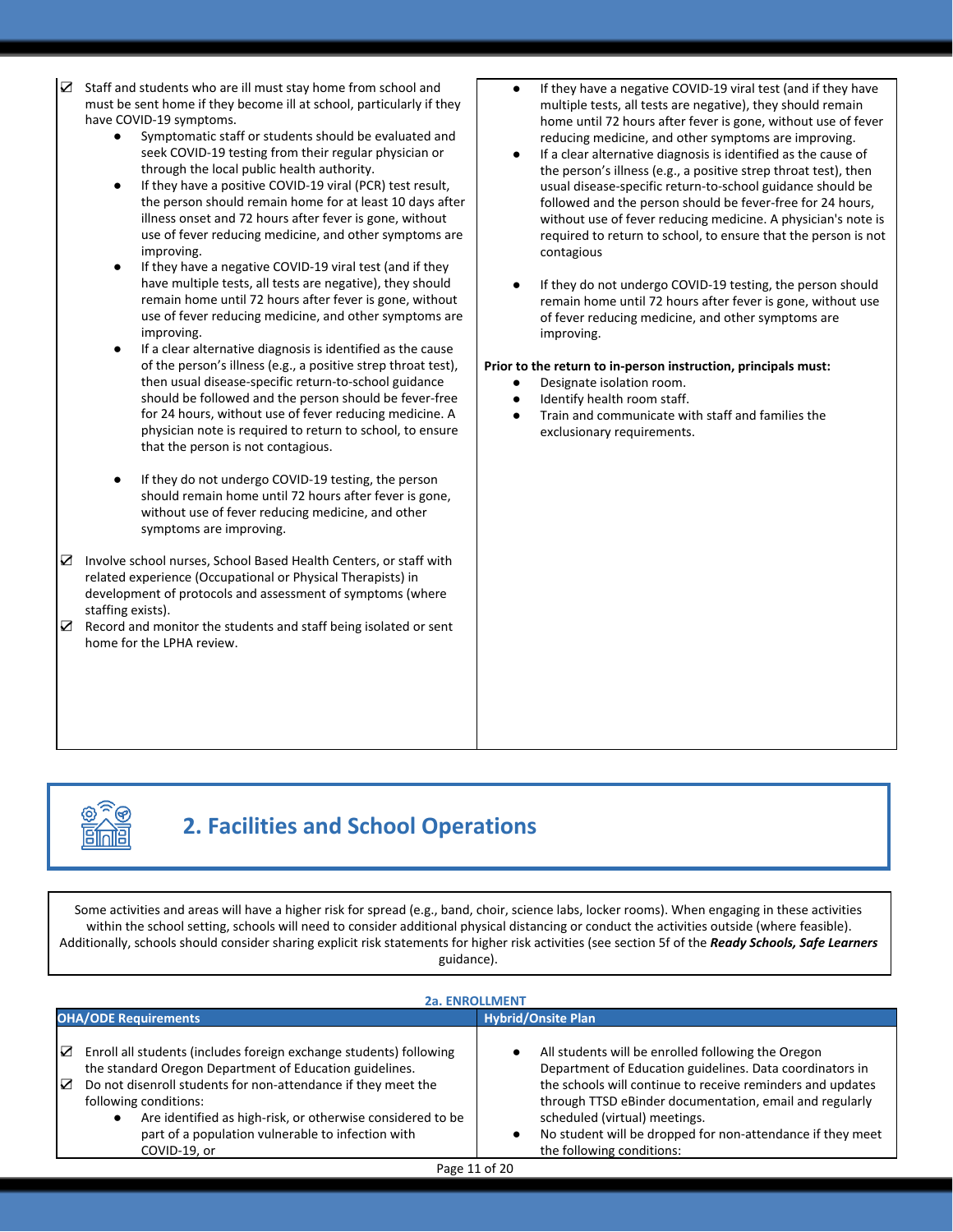- ☑ Design attendance policies to account for students who do not Have COVID-19 symptoms for 10 consecutive school days or longer. attend in-person due to student or family health and safety concerns. ○ Are identified as vulnerable, or otherwise considered to be part of a population vulnerable to infection with COVID-19 ○ Have COVID-19 symptoms for the past 10 days Attendance policies will follow the Oregon Department of Education Guideline: Daily for grades K-5 and per course in grades 6-12. (See details in Attendance section, 2b.) **2b. ATTENDANCE OHA/ODE Requirements Hybrid/Onsite Plan** ☑ Grades K-5: Attendance must be taken at least once per day for all students enrolled in school, regardless of the instructional model (On-Site, Hybrid, Comprehensive Distance Learning). Grades K-5: Daily attendance will be taken. Students will be counted as present through one of the following two-way communication methods: ● Live sessions ● Assignment submission ● Email/phone/text/LMSl communication Grades 6-12: Period attendance will be taken during each scheduled class that day. Students will be counted as present through one of the following two-way communication methods: Live sessions ● Assignment submission ● Email/phone/text/LMS communication Daily/period attendance will be available for parents daily through ParentVUE and email updates. The designated attendance team will review individual and school-wide attendance data weekly. Attendance policies and plans will encourage staff and ☑ Grades 6-12: Attendance must be taken at least once for each scheduled class that day for all students enrolled in school, regardless of the instructional model (On-Site, Hybrid, Comprehensive Distance Learning). ☑ Provide families with clear and concise descriptions of student attendance and participation expectations as well as family involvement expectations that take into consideration the home environment, caregiver's work schedule, and mental/physical health.
	- students to stay home if someone in their house is sick.

| <b>2c. TECHNOLOGY</b>                                                                                                                                                                                                                                                                                 |                                                                                                                                                                                                                                                                                                                                                                                                                                                                                                                                                                                                                                                                                                  |  |
|-------------------------------------------------------------------------------------------------------------------------------------------------------------------------------------------------------------------------------------------------------------------------------------------------------|--------------------------------------------------------------------------------------------------------------------------------------------------------------------------------------------------------------------------------------------------------------------------------------------------------------------------------------------------------------------------------------------------------------------------------------------------------------------------------------------------------------------------------------------------------------------------------------------------------------------------------------------------------------------------------------------------|--|
| <b>OHA/ODE Requirements</b>                                                                                                                                                                                                                                                                           | <b>Hybrid/Onsite Plan</b>                                                                                                                                                                                                                                                                                                                                                                                                                                                                                                                                                                                                                                                                        |  |
| Update procedures for district-owned devices to match cleaning<br>☑<br>requirements (see section 2d of the Ready Schools, Safe Learners<br>guidance).<br>Procedures for return, inventory, updating, and redistributing<br>☑<br>district-owned devices must meet physical distancing<br>requirements. | Clean and sanitize each device brought in for repair, return,<br>inventory, or redistribution.<br>Any device that is returned to the District is placed<br>$\circ$<br>in a 3 day (min) quarantine, cleaned and<br>disinfected prior to redistribution<br>Using Google Classroom as MITCH's LMS will allow TTSD<br>teachers to facilitate continuous learning experiences that<br>occur in-person and in a distance learning setting (at-home).<br>Share the list of all the software and student-facing<br>technology solutions with families<br>Plan for adequate technology at home for off-site working,<br>teaching, and learning<br>Establish a family and educator Technology Help Desk to |  |
|                                                                                                                                                                                                                                                                                                       | support the use of technology                                                                                                                                                                                                                                                                                                                                                                                                                                                                                                                                                                                                                                                                    |  |

| <b>2d. SCHOOL SPECIFIC FUNCTIONS/FACILITY FEATURES</b>                                                                                                                                                                                                                                                                                                                                                                                                                                                       |                                                                                                                                                                                                                                                                                                                                                                                                                                                |  |
|--------------------------------------------------------------------------------------------------------------------------------------------------------------------------------------------------------------------------------------------------------------------------------------------------------------------------------------------------------------------------------------------------------------------------------------------------------------------------------------------------------------|------------------------------------------------------------------------------------------------------------------------------------------------------------------------------------------------------------------------------------------------------------------------------------------------------------------------------------------------------------------------------------------------------------------------------------------------|--|
| <b>OHA/ODE Requirements</b>                                                                                                                                                                                                                                                                                                                                                                                                                                                                                  | <b>Hybrid/Onsite Plan</b>                                                                                                                                                                                                                                                                                                                                                                                                                      |  |
| Handwashing: All people on campus should be advised and<br>☑<br>encouraged to wash their hands frequently.<br> ⊽<br>Equipment: Develop and use sanitizing protocols for all equipment<br>used by more than one individual or purchase equipment for<br>individual use.<br> ⊽<br>Events: Cancel, modify, or postpone field trips, assemblies, athletic<br>events, practices, special performances, school-wide parent<br>meetings and other large gatherings to meet requirements for<br>physical distancing. | Hand Washing:<br>Provide age appropriate hand washing education,<br>O<br>define appropriate times to wash hands, and provide<br>hand sanitizer when hand washing is not available.<br>All students will have access to hand washing prior to<br>$\circ$<br>breakfast and lunch. Frequent opportunities for hand<br>washing will be provided throughout the school day.<br>Hand washing will be supplemented with the use of<br>hand sanitizer. |  |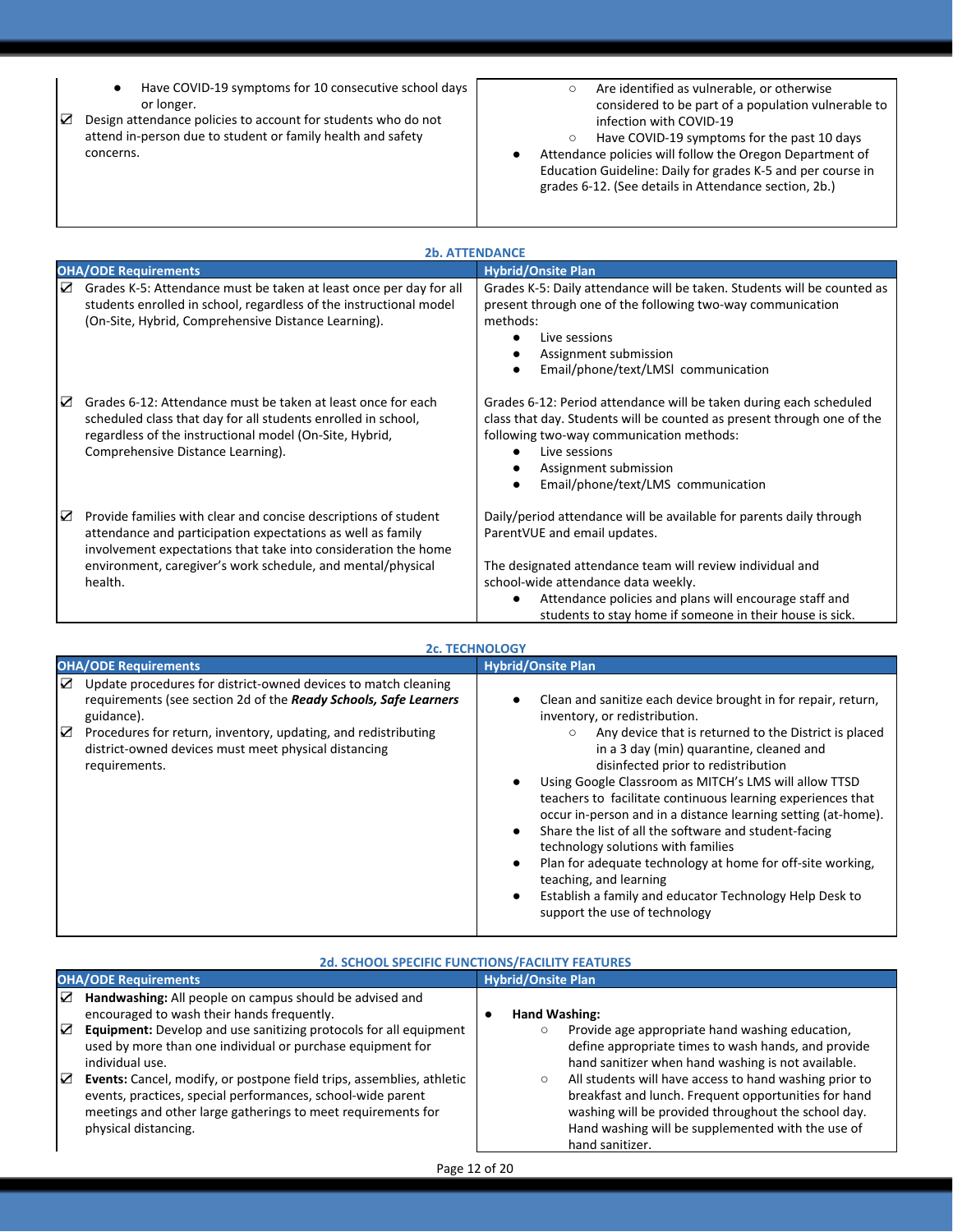- ☑ **Transitions/Hallways:** Limit transitions to the extent possible. Create hallway procedures to promote physical distancing and minimize gatherings.
- ☑ **Personal Property**: Establish policies for personal property being brought to school (e.g., refillable water bottles, school supplies, headphones/earbuds, cell phones, books, instruments, etc.). If personal items are brought to school, they must be labeled prior to entering school and use should be limited to the item owner. [CDC](https://www.cdc.gov/coronavirus/2019-ncov/community/pdf/ReOpening_America_Cleaning_Disinfection_Decision_Tool.pdf) [Guidance on Cleaning \(timelines, suggestions of materials\)](https://www.cdc.gov/coronavirus/2019-ncov/community/pdf/ReOpening_America_Cleaning_Disinfection_Decision_Tool.pdf)
- Each school will provide age appropriate hand hygiene and respiratory etiquette education to endorse prevention. This includes website, newsletter and signage in the school setting for health promotion.
- **Equipment:** Equipment includes materials such as school supplies (scissors, glue sticks), PE and recess equipment, Science Lab supplies.
	- Sharing of supplies will be restricted whenever possible.
	- All shared equipment will be cleaned by classroom staff between use by another student or cohort group. Approved cleaning materials and supplies will be provided.
- Safety Drills: Safety drills at the start of the school year will be scheduled for both cohorts of students to participate:
	- September evacuation drill
	- Lockdown drill
	- Earthquake drill
	- Remaining drills will alternate monthly between cohorts.
	- Staff and students will follow distance requirements during exit of the building.
	- Re-entry to the building will be through an assigned entry point to reduce incidental contact.
- **Events:** Field trips will be designed virtually for the school year.
	- Off-site field trips and events requiring visitors or volunteers have been canceled.
	- All assemblies, special performances, schoolwide parent meetings and other large gatherings will be cancelled or held in a virtual format.
	- Use of the building by outside groups will not be allowed.

#### ● **Transitions/Hallways:**

- Hallway traffic direction marked to show travel flow.
	- Transitions by grade-level cohort groups will be staggered to reduce contact.
	- Student cohorts will remain in the classroom with adult transitions when possible.
	- Cohort classrooms will be assigned by building area/level to allow access to a single bathroom, drinking fountain and hand washing station throughout the school day.
- **Classroom line up:** students line up in cohort classes outside and in the gym in designated areas, keeping more than 6 feet between cohort groups.
	- Line up areas are to be marked with visual cues to indicate adequate physical distance. To be done by classroom staff as part of classroom setup. Approved marking materials/signage to be provided for installation on specific surfaces (floor, walls, etc.).
- **Personal Property:** 
	- Each classroom will have a limit on the number of personal items brought in to school. A full list will be sent home prior to class starting with allowable items (e.g., refillable water bottles, school supplies, headphones/earbuds, cell phones, books, instruments, etc.).
		- Students will not use lockers to store personal property.
		- All personal property brought to school will be carried by the student throughout the school day in their backpack/bag.
		- Personal property must be labeled with a student name and will only be used by the student.
- **Restrooms:**
	- Each cohort will have a designated restroom assigned based on cohort rooms. If this cannot be maintained,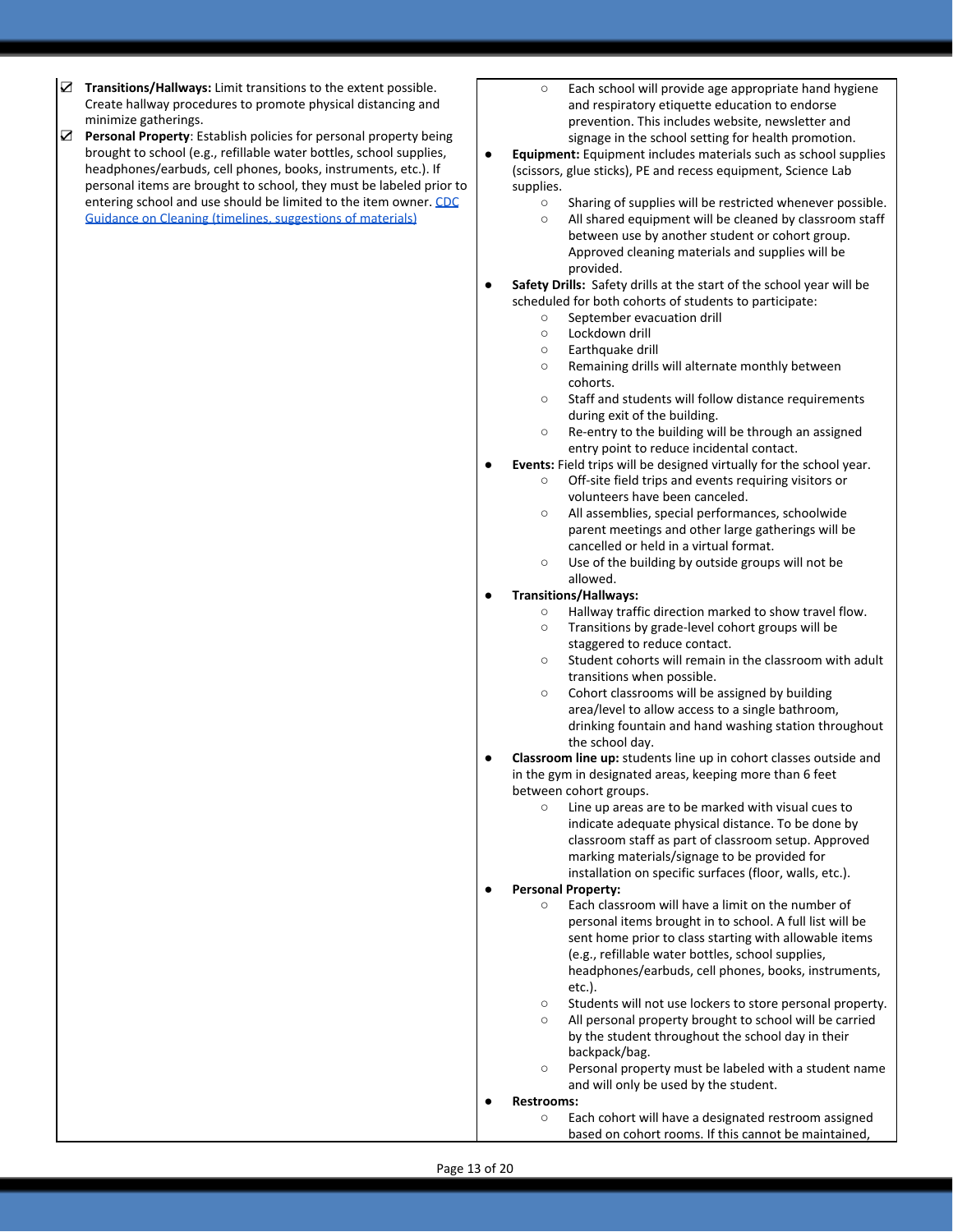| the restrooms will be cleaned multiple times<br>throughout the day.<br>Visual reminders will be used in all restrooms to<br>$\circ$<br>encourage hygienic practices including:<br>Handwashing techniques<br>$\blacksquare$<br>Covering coughs/sneezes<br>$\blacksquare$<br>Social distancing<br>п<br><b>Facial coverings</b><br>п<br>Covid-19 symptoms |
|--------------------------------------------------------------------------------------------------------------------------------------------------------------------------------------------------------------------------------------------------------------------------------------------------------------------------------------------------------|
| Principal                                                                                                                                                                                                                                                                                                                                              |
| Plan to develop specific bathroom assignments and schedules.                                                                                                                                                                                                                                                                                           |

| <b>2e. ARRIVAL AND DISMISSAL</b>                                                                                                                                                                                                                                                                                                                                                                                                                                                                                                                                                                                                                                                                                                                                                                                                                                                                                                                                                                                                                                                                                                                                                                                                                                                                          |                                                                                                                                                                                                                                                                                                                                                                                                                                                                                                                                                                                                                                                                                                                                                                                                                                                                                                                                                                                                                                                                                                                                                                                                                                                                                                                                                                                                                                                                                                                                                                                                                                                                                                                                                                                                                                                                                                                                                                                                                                                        |  |
|-----------------------------------------------------------------------------------------------------------------------------------------------------------------------------------------------------------------------------------------------------------------------------------------------------------------------------------------------------------------------------------------------------------------------------------------------------------------------------------------------------------------------------------------------------------------------------------------------------------------------------------------------------------------------------------------------------------------------------------------------------------------------------------------------------------------------------------------------------------------------------------------------------------------------------------------------------------------------------------------------------------------------------------------------------------------------------------------------------------------------------------------------------------------------------------------------------------------------------------------------------------------------------------------------------------|--------------------------------------------------------------------------------------------------------------------------------------------------------------------------------------------------------------------------------------------------------------------------------------------------------------------------------------------------------------------------------------------------------------------------------------------------------------------------------------------------------------------------------------------------------------------------------------------------------------------------------------------------------------------------------------------------------------------------------------------------------------------------------------------------------------------------------------------------------------------------------------------------------------------------------------------------------------------------------------------------------------------------------------------------------------------------------------------------------------------------------------------------------------------------------------------------------------------------------------------------------------------------------------------------------------------------------------------------------------------------------------------------------------------------------------------------------------------------------------------------------------------------------------------------------------------------------------------------------------------------------------------------------------------------------------------------------------------------------------------------------------------------------------------------------------------------------------------------------------------------------------------------------------------------------------------------------------------------------------------------------------------------------------------------------|--|
| <b>OHA/ODE Requirements</b>                                                                                                                                                                                                                                                                                                                                                                                                                                                                                                                                                                                                                                                                                                                                                                                                                                                                                                                                                                                                                                                                                                                                                                                                                                                                               | <b>Hybrid/Onsite Plan</b>                                                                                                                                                                                                                                                                                                                                                                                                                                                                                                                                                                                                                                                                                                                                                                                                                                                                                                                                                                                                                                                                                                                                                                                                                                                                                                                                                                                                                                                                                                                                                                                                                                                                                                                                                                                                                                                                                                                                                                                                                              |  |
| ☑ Physical distancing, stable cohorts, square footage, and cleaning<br>requirements must be maintained during arrival and dismissal<br>procedures.<br>$\boldsymbol{\nabla}$<br>Create schedule(s) and communicate staggered arrival and/or<br>dismissal times.<br>$\triangleright$ Assign students or cohorts to an entrance; assign staff member(s)<br>to conduct visual screenings (see section 1f of the Ready Schools,<br>Safe Learners guidance).<br>☑<br>Ensure accurate sign-in/sign-out protocols to help facilitate contact<br>tracing by the LPHA. Sign-in procedures are not a replacement for<br>entrance and screening requirements. Students entering school<br>after arrival times must be screened for the primary symptoms of<br>concern.<br>Eliminate shared pen and paper sign-in/sign-out sheets.<br>$\bullet$<br>Ensure hand sanitizer is available if signing children in or<br>$\bullet$<br>out on an electronic device.<br>☑<br>Ensure hand sanitizer dispensers are easily accessible near all entry<br>doors and other high-traffic areas. Establish and clearly<br>communicate procedures for keeping caregiver drop-off/pick-up as<br>brief as possible.<br>☑<br>Establish and clearly communicate procedures for keeping<br>caregiver drop-off/pick-up as brief as possible. | <b>Arrival and Entry</b><br>Each student will be assigned an entrance point (i.e., a specific door)<br>to the school building.<br>Upon entry, students will go directly to their first content<br>cohort (i.e. first period class).<br>Staff will be present at each entry point to visually screen<br>٠<br>students for symptoms and track cohort data.<br>Students will wash hands before breakfast.<br>$\bullet$<br>Visual cues for physical distancing will be provided at<br>$\bullet$<br>entrances.<br>Buses will run multiple routes creating a staggered arrival<br>$\bullet$<br>and dismissal time.<br>Students will go straight to their classroom where they will<br>be supervised by staff.<br>Sign-In /Sign-Out Procedures<br>Students entering or leaving the building at times other than<br>arrival or dismissal will use the main building entrance.<br>All sign-in/sign-out tracking will be handled by office staff to<br>reduce sharing of pen/paper.<br>Students will have staggered drop-off and pick-up times by cohort<br>and grade level.<br>$\circ$<br>For families with multiple children in different cohorts,<br>outdoor spaces will be utilized to maintain cohort<br>groups and ensure student supervision.<br>Classes will enter through the main and side doors. Each staff will<br>$\bullet$<br>use a sign-in/sign-out protocol to help facilitate contact tracing.<br>Staff will fill in the information and not allow a shared pen/paper.<br>$\bullet$<br>Hand sanitizer will be available at reception to use in conjunction<br>$\bullet$<br>with arrival/dismissal and sign-in/sign-out. All classes with<br>outside doors will utilize this entrance.<br>Hand sanitizer dispensers will be placed near all entry doors and<br>$\bullet$<br>other high-traffic areas.<br>Share with families the need to keep drop-off/pick-up<br>$\bullet$<br>interactions as brief as possible.<br>Mark specific areas and designate one-way traffic flow for<br>$\bullet$<br>transitions of traffic for vehicles and on-foot. |  |

### **2f. CLASSROOMS/REPURPOSED LEARNING SPACES**

| <b>OHA/ODE Requirements</b>                                                                                                                             | <b>Hybrid/Onsite Plan</b> |
|---------------------------------------------------------------------------------------------------------------------------------------------------------|---------------------------|
| $\triangleright$ <b>Seating:</b> Rearrange student desks and other seat spaces so that<br>staff and students' physical bodies are six feet apart to the | Seating:                  |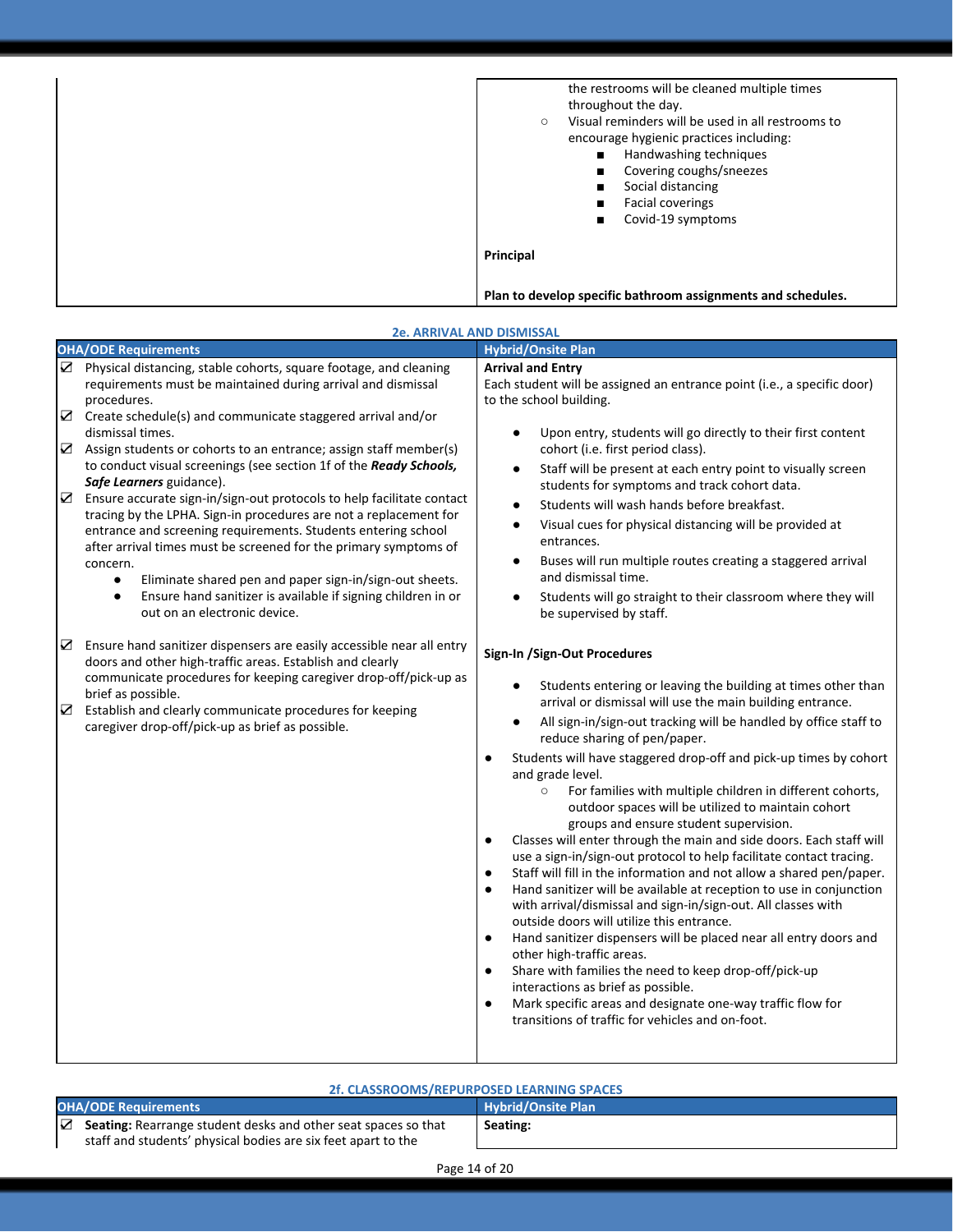maximum extent possible while also maintaining 35 square feet per person; assign seating so students are in the same seat at all times.

- ☑ **Materials:** Avoid sharing of community supplies when possible (e.g., scissors, pencils, etc.). Clean these items frequently. Provide hand sanitizer and tissues for use by students and staff. [Guidance](https://www.cdc.gov/coronavirus/2019-ncov/community/pdf/ReOpening_America_Cleaning_Disinfection_Decision_Tool.pdf) [for Cleaning](https://www.cdc.gov/coronavirus/2019-ncov/community/pdf/ReOpening_America_Cleaning_Disinfection_Decision_Tool.pdf)
- ☑ **Handwashing:** Remind students through signage and regular reminders from staff of the utmost importance of hand hygiene and respiratory etiquette. Respiratory etiquette means covering coughs and sneezes with an elbow or a tissue. Tissues should be disposed of and hands washed or sanitized immediately.
	- Wash hands with soap and water for 20 seconds or use an alcohol-based hand sanitizer with 60-95% alcohol.

**●** Rearrange student desks and tables to at least six feet apart or 35 sq ft per person; assign seating so students are in the same seat at all times.

#### **Materials:**

Each classroom will limit sharing of community supplies when possible (e.g., scissors, pencils, etc.). If needed to share, these items will be cleaned frequently. Hand sanitizer and tissues will be available for use by students and staff.

#### **Hand Washing:**

Post age appropriate signage and provide regular reminders for hand washing.

#### **Furniture:**

All upholstered furniture and soft seating has been removed from the school building to the extent possible.

### **Classroom Procedures:**

**●** All classes will use an assigned cubby or storage spaces for individual student belongings. If a classroom uses a permanent restroom/hall passes it must be cleaned and sanitized between student use by classroom staff. Consider other options and elimination of shared passes.

#### **Seating:**

Each class and hallway will have visual aids (e.g., painter's tape, stickers, etc.) to illustrate traffic flow, appropriate spacing, assigned seating areas.

#### **Environment:**

When possible, windows will be open in the classroom before students arrive and after students leave. Each classroom will hold classes outside when possible and encourage students to spread out.

|                  | 2g. PLAYGROUNDS, FIELDS, RECESS, AND BREAKS                                                                                                                                                                                                                                                                                                                                                                                                                                                                                                                                                                                                                                                              |                                                                                                                                                                                                                                                                                                                                                                                                                                                                                                                                   |  |
|------------------|----------------------------------------------------------------------------------------------------------------------------------------------------------------------------------------------------------------------------------------------------------------------------------------------------------------------------------------------------------------------------------------------------------------------------------------------------------------------------------------------------------------------------------------------------------------------------------------------------------------------------------------------------------------------------------------------------------|-----------------------------------------------------------------------------------------------------------------------------------------------------------------------------------------------------------------------------------------------------------------------------------------------------------------------------------------------------------------------------------------------------------------------------------------------------------------------------------------------------------------------------------|--|
|                  | <b>OHA/ODE Requirements</b>                                                                                                                                                                                                                                                                                                                                                                                                                                                                                                                                                                                                                                                                              | <b>Hybrid/Onsite Plan</b>                                                                                                                                                                                                                                                                                                                                                                                                                                                                                                         |  |
| ☑<br>☑<br>☑<br>☑ | Keep school playgrounds closed to the general public until park<br>playground equipment and benches reopen in the community (see<br>Oregon Health Authority's Specific Guidance for Outdoor<br><b>Recreation Organizations</b> ).<br>After using the restroom students must wash hands with soap and<br>water for 20 seconds. Soap must be made available to students<br>and staff.<br>Before and after using playground equipment, students must wash<br>hands with soap and water for 20 seconds or use an alcohol-based<br>hand sanitizer with 60-95% alcohol.<br>Designate playground and shared equipment solely for the use of<br>one cohort at a time. Disinfect at least daily or between use as | Schools will post adequate signs sharing this information<br>with the public. At that point, classes may use the<br>playground for recess on a staggered schedule throughout<br>the school day.<br>All playground equipment will be disinfected daily by<br>custodial staff and in between each cohort group by school<br>staff.<br>Students must wash hands before and after using<br>playground equipment.<br>Recess activities will be planned to support physical<br>distancing and maintain stable cohorts. This can include |  |
| ☑<br>☑           | much as possible in accordance with CDC guidance.<br>Cleaning requirements must be maintained (see section 2j of the<br>Ready Schools, Safe Learners guidance).<br>Maintain physical distancing requirements, stable cohorts, and                                                                                                                                                                                                                                                                                                                                                                                                                                                                        | limiting the number of students on one piece of equipment,<br>at one game, etc. Given the lessened capacity for equipment<br>use due to cohorting and physical distancing requirements,<br>teachers will need to set expectations for shared use of                                                                                                                                                                                                                                                                               |  |
| ☑                | square footage requirements.<br>Provide signage and restrict access to outdoor equipment<br>(including sports equipment, etc.).                                                                                                                                                                                                                                                                                                                                                                                                                                                                                                                                                                          | equipment by students and may need to support students<br>with schedules for when specific equipment can be used.                                                                                                                                                                                                                                                                                                                                                                                                                 |  |
| ☑                | Design recess activities that allow for physical distancing and<br>maintenance of stable cohorts.                                                                                                                                                                                                                                                                                                                                                                                                                                                                                                                                                                                                        |                                                                                                                                                                                                                                                                                                                                                                                                                                                                                                                                   |  |
| ☑                | Clean all outdoor equipment at least daily or between use as much<br>as possible in accordance with CDC guidance.                                                                                                                                                                                                                                                                                                                                                                                                                                                                                                                                                                                        |                                                                                                                                                                                                                                                                                                                                                                                                                                                                                                                                   |  |
| ☑                | Limit staff rooms, common staff lunch areas, and workspaces to<br>single person usage at a time, maintaining six feet of distance<br>between adults.                                                                                                                                                                                                                                                                                                                                                                                                                                                                                                                                                     |                                                                                                                                                                                                                                                                                                                                                                                                                                                                                                                                   |  |

### **2h. MEAL SERVICE/NUTRITION**

#### **OHA/ODE Requirements Hybrid/Onsite Plan**

- ☑ Include meal services/nutrition staff in planning for school reentry.
- ☑ Staff serving meals must wear face shields or face covering (see section 1h of the *Ready Schools, Safe Learners* guidance).

Page 15 of 20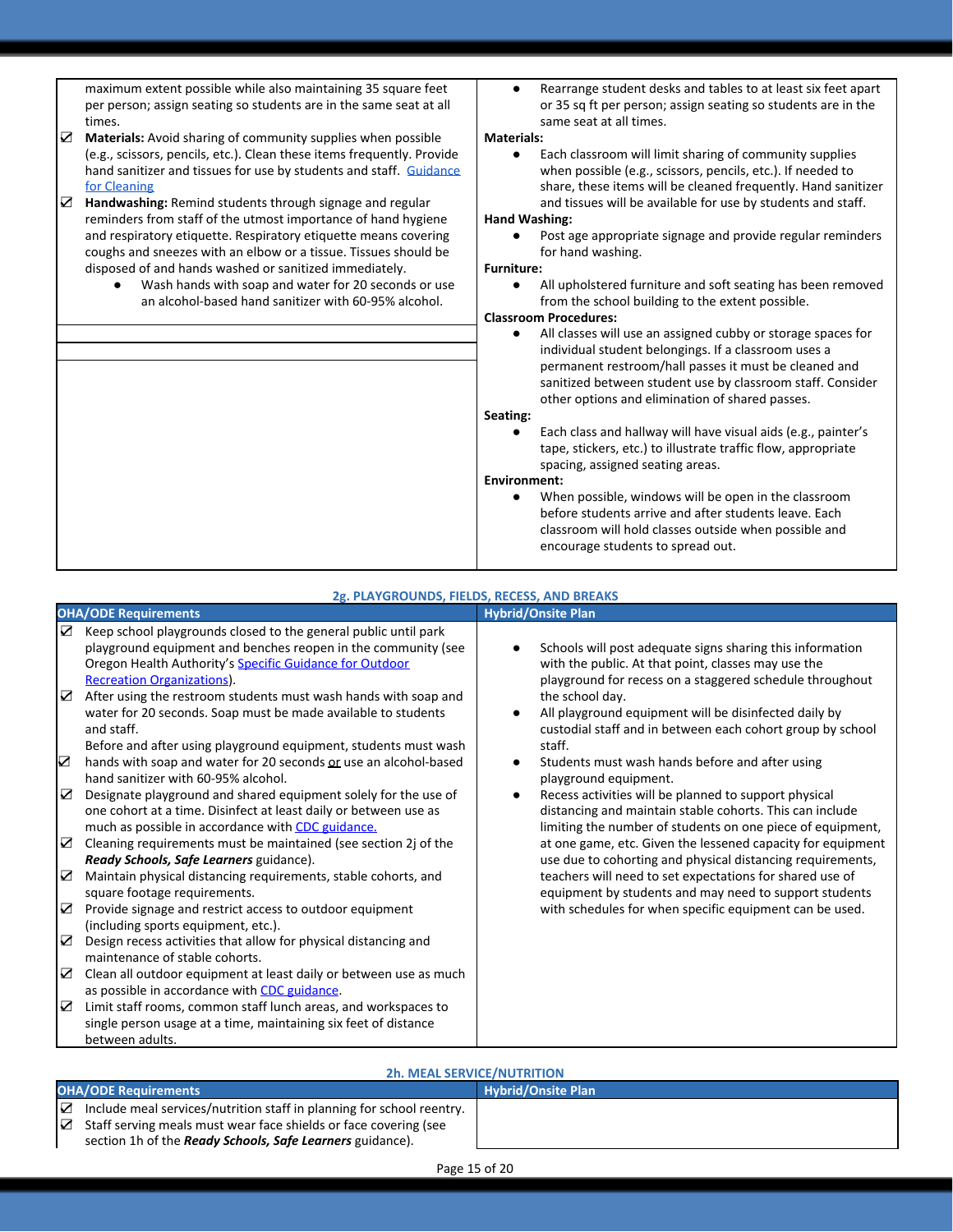☑ Students must wash hands with soap and water for 20 seconds or use an alcohol-based hand sanitizer with 60-95% alcohol before meals and should be encouraged to do so after. ● All meals will be eaten in the classroom or commons/cafeteria depending on levels. In all areas of meal consumption, physical distancing will be maintained. ● All students must wash hands prior to meals. If possible, students will wash hands in the classroom. If not, follow hallway and restroom procedures. ● Students will not share utensils or other items during meals. ● Each table/desk will be cleaned prior to meals being consumed by classroom staff with provided, approved cleaning materials. ☑ Appropriate daily cleaning of meal items (e.g., plates, utensils, transport items) in classrooms where meals are consumed. ☑ Cleaning and sanitizing of meal touch-points and meal counting system between stable cohorts. ☑ Adequate cleaning of tables between meal periods. ☑ Since staff must remove their face coverings during eating and drinking, staff should eat snacks and meals independently, and not

in staff rooms when other people are present. Consider staggering times for staff breaks, to prevent congregation in shared spaces.

- All food trash will be disposed of within the classroom.
- Staff rooms will be rearranged to promote physical distancing. Staff will be encouraged to eat in their classroom. Staff will be responsible for disinfecting the area

|                                 |                                                                                                                                                                                                                                                                                                                                                                                                                                                                                                                                                                                                                                                                                                                                                                                                                                                                                                                                                                                                                                                                                                                                                                                                                                                                                                                                                                                                                                                                                                                                                                                                                                                                                                                  | after they eat. Cleaning supplies will be provided.                                                                                                                                                                                                                                                                                                                                                                                                                                                                                                                                                                                                                                                                                                                                                                                                                                                                                                                                                                                                                                                                                                                                                                                                                                                                                                                                                                                                                                                                                                                                                                                                                                                                                                                                                                                                                                                                                                                                                                                                                                     |
|---------------------------------|------------------------------------------------------------------------------------------------------------------------------------------------------------------------------------------------------------------------------------------------------------------------------------------------------------------------------------------------------------------------------------------------------------------------------------------------------------------------------------------------------------------------------------------------------------------------------------------------------------------------------------------------------------------------------------------------------------------------------------------------------------------------------------------------------------------------------------------------------------------------------------------------------------------------------------------------------------------------------------------------------------------------------------------------------------------------------------------------------------------------------------------------------------------------------------------------------------------------------------------------------------------------------------------------------------------------------------------------------------------------------------------------------------------------------------------------------------------------------------------------------------------------------------------------------------------------------------------------------------------------------------------------------------------------------------------------------------------|-----------------------------------------------------------------------------------------------------------------------------------------------------------------------------------------------------------------------------------------------------------------------------------------------------------------------------------------------------------------------------------------------------------------------------------------------------------------------------------------------------------------------------------------------------------------------------------------------------------------------------------------------------------------------------------------------------------------------------------------------------------------------------------------------------------------------------------------------------------------------------------------------------------------------------------------------------------------------------------------------------------------------------------------------------------------------------------------------------------------------------------------------------------------------------------------------------------------------------------------------------------------------------------------------------------------------------------------------------------------------------------------------------------------------------------------------------------------------------------------------------------------------------------------------------------------------------------------------------------------------------------------------------------------------------------------------------------------------------------------------------------------------------------------------------------------------------------------------------------------------------------------------------------------------------------------------------------------------------------------------------------------------------------------------------------------------------------------|
| <b>2i. TRANSPORTATION</b>       |                                                                                                                                                                                                                                                                                                                                                                                                                                                                                                                                                                                                                                                                                                                                                                                                                                                                                                                                                                                                                                                                                                                                                                                                                                                                                                                                                                                                                                                                                                                                                                                                                                                                                                                  |                                                                                                                                                                                                                                                                                                                                                                                                                                                                                                                                                                                                                                                                                                                                                                                                                                                                                                                                                                                                                                                                                                                                                                                                                                                                                                                                                                                                                                                                                                                                                                                                                                                                                                                                                                                                                                                                                                                                                                                                                                                                                         |
|                                 | <b>OHA/ODE Requirements</b>                                                                                                                                                                                                                                                                                                                                                                                                                                                                                                                                                                                                                                                                                                                                                                                                                                                                                                                                                                                                                                                                                                                                                                                                                                                                                                                                                                                                                                                                                                                                                                                                                                                                                      | <b>Hybrid/Onsite Plan</b>                                                                                                                                                                                                                                                                                                                                                                                                                                                                                                                                                                                                                                                                                                                                                                                                                                                                                                                                                                                                                                                                                                                                                                                                                                                                                                                                                                                                                                                                                                                                                                                                                                                                                                                                                                                                                                                                                                                                                                                                                                                               |
| ☑<br>☑<br>☑<br>☑<br>☑<br>☑<br>☑ | Include transportation departments (and associated contracted<br>providers, if used) in planning for return to service.<br>Buses are cleaned frequently. Conduct targeted cleanings between<br>routes, with a focus on disinfecting frequently touched surfaces of<br>the bus (see section 2j of the Ready Schools, Safe Learners<br>guidance).<br>Develop protocol for loading/unloading that includes visual<br>screening for students exhibiting symptoms and logs for<br>contact-tracing.<br>If a student displays symptoms, provide a face shield or<br>$\bullet$<br>face covering and keep the student at least six feet away<br>from others. Continue transporting the student.<br>If arriving at school, notify staff to begin isolation<br>measures.<br>If transporting for dismissal and the student displays an<br>onset of symptoms, notify the school.<br>Consult with parents/guardians of students who may require<br>additional support (e.g., students who experience a disability and<br>require specialized transportation as a related service) to<br>appropriately provide service.<br>Drivers wear face shields or face coverings when not actively<br>driving and operating the bus.<br>Inform parents/guardians of practical changes to transportation<br>service (i.e., physical distancing at bus stops and while<br>loading/unloading, potential for increased route time due to<br>additional precautions, sanitizing practices, and face coverings).<br>Face coverings or face shields for all students in grades<br>Kindergarten and up following CDC guidelines applying the<br>guidance in section 1h of the Ready Schools, Safe Learners<br>guidance to transportation settings | Each bus driver will be required to:<br>$\bullet$<br>Use visual cues (e.g., floor decals, colored tape or<br>$\circ$<br>signs) to discourage students from standing and<br>sitting within three (3) feet of other passengers,<br>drivers and other staff on the bus.<br>Keep daily student logs.<br>$\circ$<br>The School Nurse will support the<br>training for bus drivers to maintain logs.<br>Take student's temperatures as they enter the bus<br>$\circ$<br>(Monitor would do this if available). Guidance does<br>allow for visual checks.<br>Assign specific seats to each student to maintain<br>$\circ$<br>distancing. (Monitor if available)<br>Clean and sanitize buses between routes.<br>$\circ$<br>Drivers are required to wear face masks or the<br>$\circ$<br>equivalent.<br>If a student displays symptoms, keep the student<br>$\circ$<br>at least 6 feet away from others. Continue<br>transporting the student.<br>If arriving at school, notify staff to begin<br>п<br>isolation measures.<br>If transporting for dismissal and the<br>п<br>student displays an onset of symptoms,<br>notify the school.<br>Assure all students riding a bus will wear a mask.<br>$\circ$<br>Bus routes will be adjusted to support cohorting students<br>٠<br>and physical distancing, including<br>Three feet of physical distance between<br>$\circ$<br>passengers.<br>Six feet of physical distance between the driver<br>$\circ$<br>and passengers (except during boarding and in<br>assisting those with mobility devices).<br>School team will consult with families of students who will<br>$\bullet$<br>need additional support on the bus. (This may include an<br>additional staff member riding the bus with students).<br>Maximum Occupancy will be posted on each bus.<br>Drivers and all transportation staff will have access to<br>$\bullet$<br>handwashing stations or at least 60-95% alcohol-based hand<br>sanitizer.<br>Parents and guardians will be advised of transportation<br>$\bullet$<br>changes. For example, distancing, seating assignments, route |
|                                 |                                                                                                                                                                                                                                                                                                                                                                                                                                                                                                                                                                                                                                                                                                                                                                                                                                                                                                                                                                                                                                                                                                                                                                                                                                                                                                                                                                                                                                                                                                                                                                                                                                                                                                                  | changes, bell and schedule changes.<br>All buses will be detailed and sanitized every school day.<br>٠                                                                                                                                                                                                                                                                                                                                                                                                                                                                                                                                                                                                                                                                                                                                                                                                                                                                                                                                                                                                                                                                                                                                                                                                                                                                                                                                                                                                                                                                                                                                                                                                                                                                                                                                                                                                                                                                                                                                                                                  |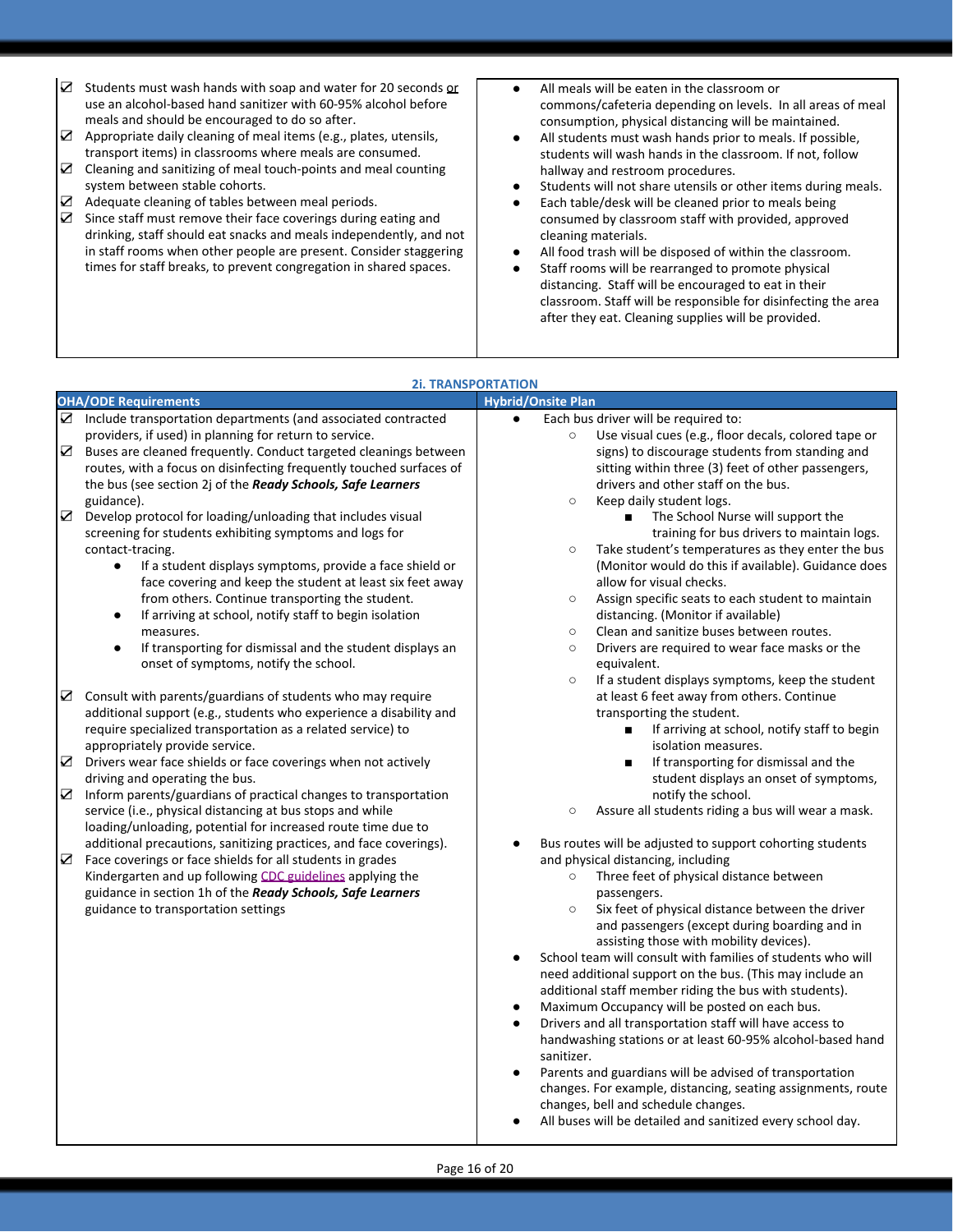|                  | 2j. CLEANING, DISINFECTION, AND VENTILATION                                                                                                                                                                                                                                                                                                                                                                                                                                                                                                    |                                                                                                                                                                                                                                                                                                       |  |
|------------------|------------------------------------------------------------------------------------------------------------------------------------------------------------------------------------------------------------------------------------------------------------------------------------------------------------------------------------------------------------------------------------------------------------------------------------------------------------------------------------------------------------------------------------------------|-------------------------------------------------------------------------------------------------------------------------------------------------------------------------------------------------------------------------------------------------------------------------------------------------------|--|
|                  | <b>OHA/ODE Requirements</b>                                                                                                                                                                                                                                                                                                                                                                                                                                                                                                                    | <b>Hybrid/Onsite Plan</b>                                                                                                                                                                                                                                                                             |  |
|                  | $\boxtimes$ Clean, sanitize, and disinfect frequently touched surfaces (e.g.,<br>playground equipment, door handles, sink handles, drinking<br>fountains, transport vehicles) and shared objects (e.g., toys,<br>games, art supplies) between uses multiple times per day.<br>Maintain clean and disinfected (CDC guidance) environments,<br>including classrooms, cafeteria settings, restrooms, and                                                                                                                                          | <b>Cleaning, Sanitizing and Disinfecting</b><br>All frequently touched surfaces (e.g., playground equipment,<br>door handles, sink handles, drinking fountains, transport<br>vehicles) and shared objects (e.g., toys, games, art supplies)<br>will be cleaned between uses at least 3 times per day. |  |
| $\sum_{i=1}^{n}$ | playgrounds.<br>Clean and disinfect playground equipment at least daily or<br>between use as much as possible in accordance with CDC                                                                                                                                                                                                                                                                                                                                                                                                           | <b>Ventilation and Airflow</b><br>Ventilation systems will be checked and maintained monthly<br>by maintenance staff. (Additional custodial staffing will be                                                                                                                                          |  |
| ☑                | guidance.<br>Apply disinfectants safely and correctly following labeling direction<br>as specified by the manufacturer. Keep these products away from<br>students.                                                                                                                                                                                                                                                                                                                                                                             | required to meet the increased cleaning requirements, even<br>with assistance of classroom staff).<br>Outside air intake will be increased to maximum possible<br>while still maintaining occupant comfort.                                                                                           |  |
| ☑                | To reduce the risk of asthma, choose disinfectant products on the<br>EPA List N with asthma-safer ingredients (e.g. hydrogen peroxide,<br>citric acid, or lactic acid) and avoid products that mix these with<br>asthma-causing ingredients like peroxyacetic acid, sodium<br>hypochlorite (bleach), or quaternary ammonium compounds.                                                                                                                                                                                                         | System will be scheduled to run prior to occupancy and after<br>$\bullet$<br>occupancy or longer depending on system capabilities.<br>Filtration to be increased to MERV 13 from MERV 8 in all<br>locations where air handlers are capable.                                                           |  |
| ☑                | Operate ventilation systems properly and/or increase circulation of<br>outdoor air as much as possible by opening windows and doors,<br>using fans, and through other methods. Consider running<br>ventilation systems continuously and changing the filters more<br>frequently. Do not use fans if they pose a safety or health risk, such<br>as increasing exposure to pollen/allergies or exacerbating asthma<br>symptoms. For example, do not use fans if doors and windows are<br>closed and the fans are recirculating the classroom air |                                                                                                                                                                                                                                                                                                       |  |
| ☑                | Consider the need for increased ventilation in areas where<br>students with special health care needs receive medication or<br>treatments.                                                                                                                                                                                                                                                                                                                                                                                                     |                                                                                                                                                                                                                                                                                                       |  |
| ☑                | Facilities should be cleaned and disinfected at least daily to<br>prevent transmission of the virus from surfaces (see CDC's<br>guidance on disinfecting public spaces).                                                                                                                                                                                                                                                                                                                                                                       |                                                                                                                                                                                                                                                                                                       |  |
| ☑                | Air circulation and filtration are helpful factors in reducing airborne<br>viruses. Consider modification or enhancement of building<br>ventilation where feasible (see CDC's guidance on ventilation and<br>filtration and American Society of Heating, Refrigerating, and<br>Air-Conditioning Engineers' guidance).                                                                                                                                                                                                                          |                                                                                                                                                                                                                                                                                                       |  |

#### **OHA/ODE Requirements Hybrid/Onsite Plan** ☑ OAR 581-022-2220 Health Services, requires districts to "maintain a prevention-oriented health services program for all students" including space to isolate sick students and services for students with special health care needs. . While OAR 581-022-2220 does not apply to private schools, private schools must provide a space to isolate sick students and provide services for students with special health care needs. The procedures outlined in the Identify and Assessment Flowchart includes the development and maintenance of three primary areas for meeting healthcare needs. ● Traditional health room for non-COVID healthcare provisions. All traditional health room policies and procedures will be followed. ● TTSD will make a modified plan for preventative health services such as dental and vision screenings. Immunization processes will be addressed as per routine timeline, which prioritizes the beginning of the year and new students. One employee will be designated for the health room with two possible back up health room attendants. This employee will work with a district nurse to follow all protocols and procedures. Isolation Room - Maintained for those with symptoms consistent with COVID-19 illness . The district's Public Health team meets regularly to review safety and health protocols. The team includes representatives from Health Services, Human Resources, and Special Education and Mental Health Services. ☑ Licensed, experienced health staff should be included on teams to determine district health service priorities. Collaborate with health professionals such as school nurses; SBHC staff; mental and behavioral health providers; physical, occupational, speech, and respiratory therapists; and School Based Health Centers (SBHC).

**2k. HEALTH SERVICES**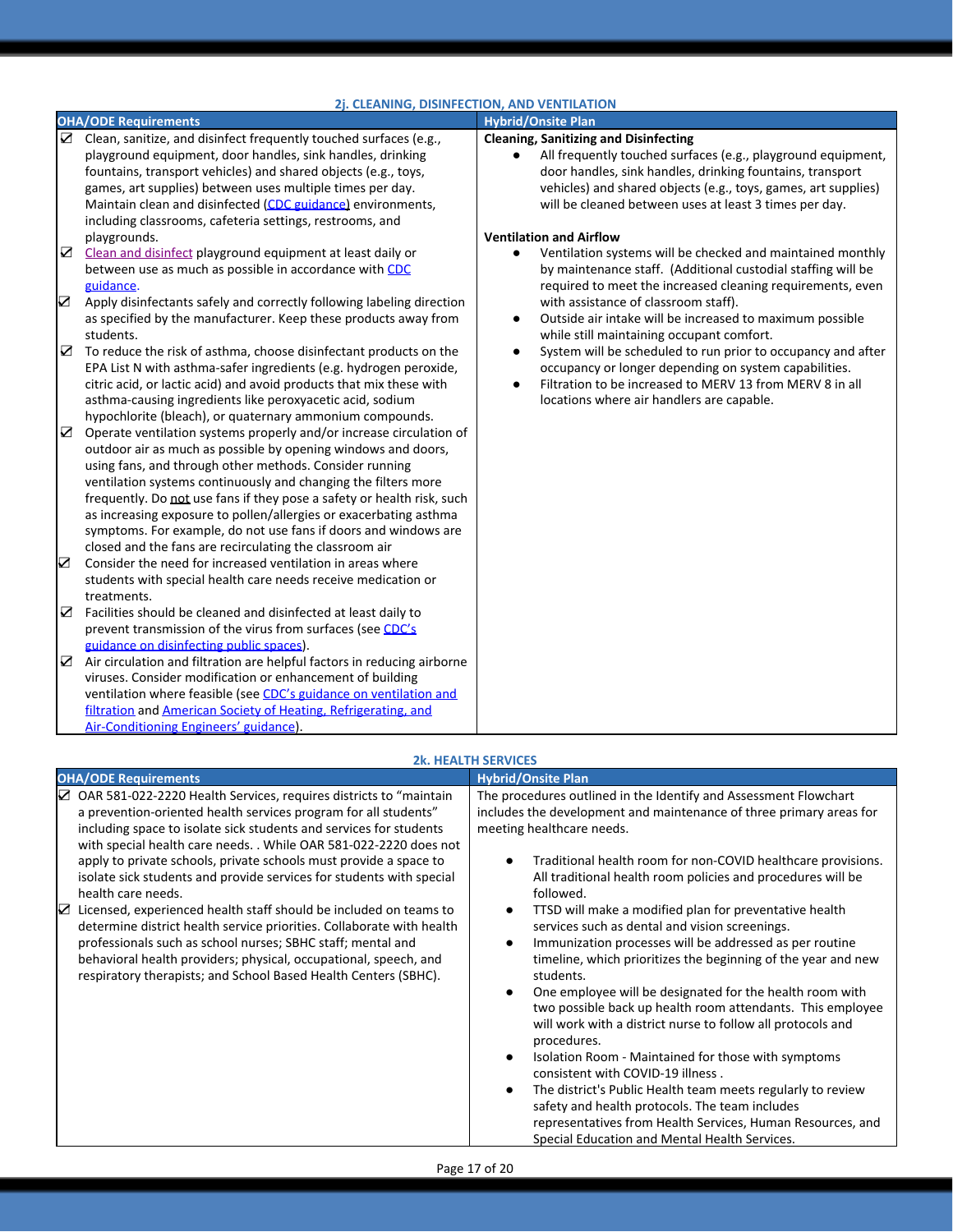| An expanded TTSD Public Health team will include<br>representatives from the School Based Health Center and<br>Mental Health coordinators and our Culturally Responsive<br>Outreach team.<br>Staff will participate in required health services related<br>training to maintain health services practices in the school<br>setting. COVID-19 specific infection control practices for staff<br>and students will be communicated.<br>Prior to the return to in-person instruction, principals must:<br>Identify one classified employee to be the primary health<br>room attendant, and identify two back up attendants. |
|--------------------------------------------------------------------------------------------------------------------------------------------------------------------------------------------------------------------------------------------------------------------------------------------------------------------------------------------------------------------------------------------------------------------------------------------------------------------------------------------------------------------------------------------------------------------------------------------------------------------------|
|                                                                                                                                                                                                                                                                                                                                                                                                                                                                                                                                                                                                                          |

# **3. Response to Outbreak**

|             | <b>3a. PREVENTION AND PLANNING</b>                                                                                                                                                                                                                                                                                                                                                                                                                                                |                                                                                                                                                                                                                                                                                                                                                                                                                                                                                                                                                                                                                                                                                                                                                                                                                                                                                                                                                                                                                                                                                                                                                                                                                                                                                                                                                                                                                                                                                                                                                                                                                                                                                                                                                                           |  |
|-------------|-----------------------------------------------------------------------------------------------------------------------------------------------------------------------------------------------------------------------------------------------------------------------------------------------------------------------------------------------------------------------------------------------------------------------------------------------------------------------------------|---------------------------------------------------------------------------------------------------------------------------------------------------------------------------------------------------------------------------------------------------------------------------------------------------------------------------------------------------------------------------------------------------------------------------------------------------------------------------------------------------------------------------------------------------------------------------------------------------------------------------------------------------------------------------------------------------------------------------------------------------------------------------------------------------------------------------------------------------------------------------------------------------------------------------------------------------------------------------------------------------------------------------------------------------------------------------------------------------------------------------------------------------------------------------------------------------------------------------------------------------------------------------------------------------------------------------------------------------------------------------------------------------------------------------------------------------------------------------------------------------------------------------------------------------------------------------------------------------------------------------------------------------------------------------------------------------------------------------------------------------------------------------|--|
|             | <b>OHA/ODE Requirements</b>                                                                                                                                                                                                                                                                                                                                                                                                                                                       | <b>Hybrid/Onsite Plan</b>                                                                                                                                                                                                                                                                                                                                                                                                                                                                                                                                                                                                                                                                                                                                                                                                                                                                                                                                                                                                                                                                                                                                                                                                                                                                                                                                                                                                                                                                                                                                                                                                                                                                                                                                                 |  |
| ☑<br>☑<br>☑ | Coordinate with Local Public Health Authority (LPHA) to establish<br>communication channels related to current transmission level.<br>Establish a specific emergency response framework with key<br>stakeholders.<br>When new cases are identified in the school setting, and the<br>incidence is low, the LPHA will provide a direct report to the<br>district nurse, or designated staff, on the diagnosed case(s).<br>Likewise, the LPHA will impose restrictions on contacts. | A COVID Response Team will provide direction and oversight of the<br>district response to protocol. The COVID Response Team will include<br>district nurses, human resources, student services staff and<br>communication staff. They will use the Identify and Assess Protocol to<br>guide decisions about responding to any confirmed COVID case<br>and/or cluster. The Identify and Assess Protocol will act as the district's<br>emergency response framework.<br>Designated district office staff will contact the LPHA to notify<br>them of a case and consult with them about the district's<br>response. Washington County Public Health.<br>If anyone who has been on campus is known to have been<br>diagnosed with COVID-19, the district will report the case to<br>and consult with the LPHA regarding cleaning and possible<br>classroom or program closure.<br>Determination if exposures have occurred<br>$\bullet$<br>Cleaning and disinfection guidance<br>$\bullet$<br>Possible classroom or program closure<br>If there is a confirmed COVID-19 case, the school community<br>will be notified AND the person will remain confidential.<br>When cases are identified a TTSD COVID Response team will<br>convene and respond. The team will provide<br>direction to the family or staff who tested positive<br>$\circ$<br>communication to the school and cohort<br>$\circ$<br>communities<br>direction related to response and contact tracing<br>$\circ$<br>contact custodial team for cleaning and<br>$\circ$<br>disinfecting requirements<br>The COVID Response team will track all symptomatic and<br>confirmed cases at building and district level and provide<br>information to the LPHA.<br>Staff can use this Reporting Form to self report. |  |

## **3b. RESPONSE**

| <b>OHA/ODE Requirements</b> |                                                                                                               | <b>Hybrid/Onsite Plan</b> |                                                                                                                      |
|-----------------------------|---------------------------------------------------------------------------------------------------------------|---------------------------|----------------------------------------------------------------------------------------------------------------------|
| ☑                           | Follow the district's or school's outbreak response protocol.                                                 |                           | In the event of a closure, the district will initiate the Distance                                                   |
| ☑                           | Coordinate with the LPHA for any outbreak response.<br>If anyone who has been on campus is known to have been |                           | Learning Model and schedule. The length of the closure is<br>dependent upon the circumstances (i.e numbers of cases, |
|                             | diagnosed with COVID-19, report the case to and consult with the                                              |                           | community spread, etc.)                                                                                              |
|                             | LPHA regarding cleaning and possible classroom or program                                                     |                           | The district will work in collaboration with preschool and                                                           |
|                             | closure.                                                                                                      |                           | childcare programs to identify the appropriate response to a                                                         |
|                             | Determination if exposures have occurred                                                                      |                           | confirmed case in a school.                                                                                          |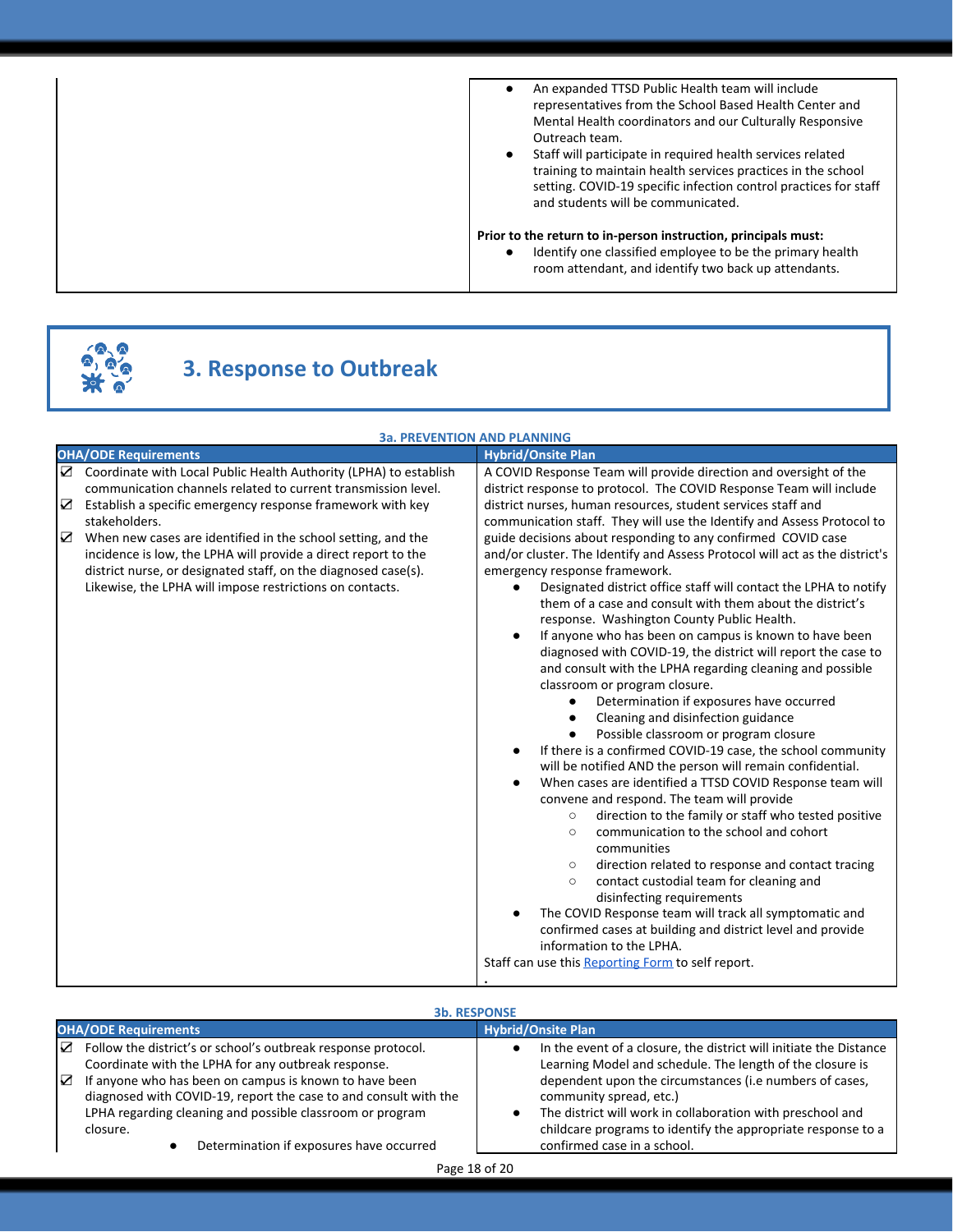| ☑ | Cleaning and disinfection guidance<br>Possible classroom or program closure<br>Report to the LPHA any cluster of illness (2 or more people with                 | If there is an outbreak all large school events will be<br>$\bullet$<br>cancelled or postponed.                      |
|---|-----------------------------------------------------------------------------------------------------------------------------------------------------------------|----------------------------------------------------------------------------------------------------------------------|
|   | similar illness) among staff or students.                                                                                                                       | In the event of a closure, the district will continue to provide<br>meals.                                           |
| ☑ | When cases are identified in the local region, a response team<br>should be assembled within the district and responsibilities<br>assigned within the district. | The district will follow the governors metrics for making<br>decisions to re-open schools and consult with the LPHA. |
| ☑ | Modify, postpone, or cancel large school events as coordinated<br>with the LPHA.                                                                                |                                                                                                                      |
| ☑ | If the school is closed, implement Short-Term Distance Learning or<br>Comprehensive Distance Learning models for all staff/students.                            |                                                                                                                      |
| ☑ | Communicate criteria that must be met in order for On-Site<br>instruction to resume and relevant timelines with families.                                       |                                                                                                                      |
|   | 26 DECOVEDY AND DEENTDY                                                                                                                                         |                                                                                                                      |

| <b>3c. RECOVERY AND REENTRY</b>                                                                                                                                                                                                                                                                                                                                                                                                                                                                                                                                                                                                                                                |                                                                                                                                                                                                                                                                                                                                                                                                                                                                                                    |  |  |  |
|--------------------------------------------------------------------------------------------------------------------------------------------------------------------------------------------------------------------------------------------------------------------------------------------------------------------------------------------------------------------------------------------------------------------------------------------------------------------------------------------------------------------------------------------------------------------------------------------------------------------------------------------------------------------------------|----------------------------------------------------------------------------------------------------------------------------------------------------------------------------------------------------------------------------------------------------------------------------------------------------------------------------------------------------------------------------------------------------------------------------------------------------------------------------------------------------|--|--|--|
| <b>OHA/ODE Requirements</b>                                                                                                                                                                                                                                                                                                                                                                                                                                                                                                                                                                                                                                                    | <b>Hybrid/Onsite Plan</b>                                                                                                                                                                                                                                                                                                                                                                                                                                                                          |  |  |  |
| Plan instructional models that support all learners in<br>☑<br>Comprehensive Distance Learning.<br>☑<br>Clean, sanitize, and disinfect surfaces (e.g., playground equipment,<br>door handles, sink handles, drinking fountains, transport vehicles)<br>and follow CDC guidance for classrooms, cafeteria settings,<br>restrooms, and playgrounds.<br>☑<br>Communicate with families about options and efforts to support<br>returning to On-Site instruction.<br>☑<br>Follow the LPHA guidance to begin bringing students back into<br>On-Site instruction.<br>Consider smaller groups, cohorts, and rotating schedules<br>$\bullet$<br>to allow for a safe return to schools. | District will consult with Washington County Public Health to<br>determine when it is safe to return to in-person instruction.<br>School will deep clean and disinfect any site where a positive<br>case has been reported.<br>Consult with LPHA for guidance on cleaning, sanitizing and<br>disinfecting surfaces.<br>Communications to families will include the response to the<br>outbreak, plan for cleaning/disinfecting, criteria for re-entry<br>and plan for temporary Distance Learning. |  |  |  |
|                                                                                                                                                                                                                                                                                                                                                                                                                                                                                                                                                                                                                                                                                |                                                                                                                                                                                                                                                                                                                                                                                                                                                                                                    |  |  |  |



## **ASSURANCES**

*This section must be completed by any public school that is providing instruction through On-Site or Hybrid Instructional Models. Schools providing Comprehensive Distance Learning Instructional Models do not need to complete this section. This section does not apply to private schools.*

☑ We affirm that our school plan has met the requirements from ODE guidance for sections 4, 5, 6, 7, and 8 of the *Ready Schools, Safe Learners* guidance.

| <b>ONLIN</b> | 4. Equity                                                                                      |
|--------------|------------------------------------------------------------------------------------------------|
|              | <b>Ready Schools Safe Learners Guidance</b><br><b>Comprehensive Distance Learning Guidance</b> |
| <b>【蜜】</b>   | 5. Instruction                                                                                 |
|              | <b>Ready Schools Safe Learners Guidance</b><br><b>Comprehensive Distance Learning Guidance</b> |